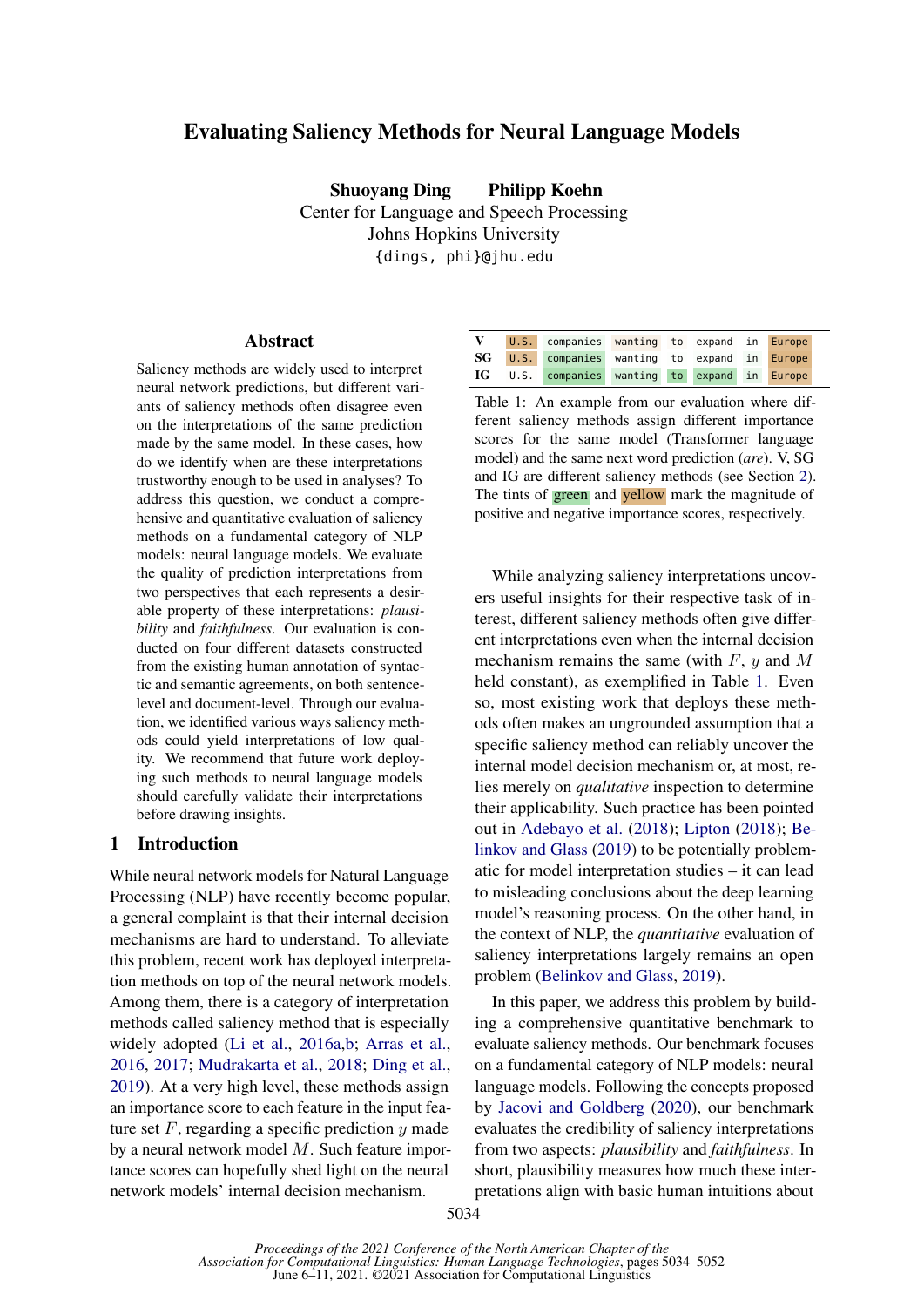the model decision mechanism, while faithfulness measures how consistent the interpretations are regarding perturbations that are supposed to preserve the same model decision mechanism on either the input feature  $F$  or the model  $M$ .

With these concepts in mind, our main contribution is materializing these tests' procedure in the context of neural language modeling and building four test sets from existing linguistic annotations to conduct these tests. Our study covering SOTAlevel models on three different network architectures reveals that saliency methods' applicability depends heavily on specific choices of saliency methods, model architectures, and model configurations. We suggest that future work deploying these methods to NLP models should carefully validate their interpretations before drawing conclusions.

This paper is organized as follows: Section 2 briefly introduces saliency methods; Section 3 describes the plausibility and faithfulness tests in our evaluation; Section 4 presents the datasets we built for the evaluation; Section 5 presents our experiment setup and results; Section 6 discusses some limitations and implications of the evaluation; Section 7 concludes the paper.

#### <span id="page-1-0"></span>2 Saliency

The notion of *saliency* discussed in this paper is a category of neural network interpretation methods that interpret a specific prediction  $y$  made by a neural network model  $M$ , by assigning a distribution of importance  $\Psi(F)$  over the input feature set F of the original neural network model.

The most basic and widely used method is to assign importance by the gradient [\(Simonyan et al.,](#page-10-3) [2013\)](#page-10-3), which we refer to as vanilla gradient method (V). For each  $x \in F$ ,  $\psi(x) = \frac{\partial p_y}{\partial x}$ , while  $p_y$  is the score of prediction  $y$  generated by  $M$ . We also examine two improved version of gradient-based saliency: SmoothGrad (SG) [\(Smilkov et al.,](#page-10-4) [2017\)](#page-10-4) and Integrated Gradients (IG) [\(Sundararajan et al.,](#page-10-5) [2017\)](#page-10-5). SmoothGrad reduces the noise in vanilla gradient-based scores by constructing several corrupted instances of the original input by adding Gaussian noise, followed by averaging the scores. Integrated Gradients computes feature importance by computing a line integral of the vanilla saliency from a "baseline" point  $F_0$  to the input F in the feature space. We refer the readers to the cited papers for details of these saliency methods.

There is a slight complication in the meaning of

F when applying these methods in the context of NLP: all the methods above will generate one importance score for each dimension of the word embedding, but most applications of saliency to NLP want a word-level importance score. Hence, we need composition schemes to combine scores over word embedding dimensions into a single score for each word. In the rest of this paper, we assume the "features" in the feature set  $F$  are input words to the language model, and word-level importance scores are composed using the gradient  $\cdot$  input scheme [\(Denil et al.,](#page-9-3) [2014;](#page-9-3) [Ding et al.,](#page-9-1) [2019\)](#page-9-1).<sup>[1](#page-1-1)</sup>

## <span id="page-1-2"></span>3 Evaluation Paradigm

In this section, we first introduce the notion of plausibility and faithfulness in the context of neural network interpretations (following [Jacovi and](#page-9-2) [Goldberg](#page-9-2) [\(2020\)](#page-9-2)), and then, respectively, introduce the test we adopt to evaluate them.

#### 3.1 Plausibility

Concept An interpretation is plausible if it aligns with human intuitions about how a specific neural model makes decisions. For example, intuitively, an image classifier can identify the object in the image because it can capture some features of the main object in the image. Hence, a plausible interpretation would assign high importance to the area occupied by the main object. This idea of comparison with human-annotated ground-truth (often as "bounding-boxes" signaling the main object's area) is used by various early studies in computer vision to evaluate saliency methods' reliability [\(Jiang](#page-9-4) [et al.,](#page-9-4) [2013,](#page-9-4) *inter alia*). However, the critical challenge of such evaluations for neural language models is the lack of such ground-truth annotations.

Test To overcome this challenge, we follow [Po](#page-10-6)[erner et al.](#page-10-6) [\(2018\)](#page-10-6) to construct ground-truth annotations from existing lexical agreement annotations. Consider, for example, the case of morphological number agreement. Intuitively, when the language model predicts a verb with a singular morphological number, the singular nouns in the prefix should be considered important features, and vice versa. Based on this intuition, we divide the nouns in the prefix into two different sets: the *cue* set C, which shares the same morphological number as the verb in the sentence; and the *attractor* set A, which has

<span id="page-1-1"></span><sup>&</sup>lt;sup>1</sup>We also experimented with the vector norm [Li et al.](#page-9-0) [\(2016a\)](#page-9-0) scheme in our preliminary study, and we find it performing much worse. See details in Appendix [B.1.](#page-13-0)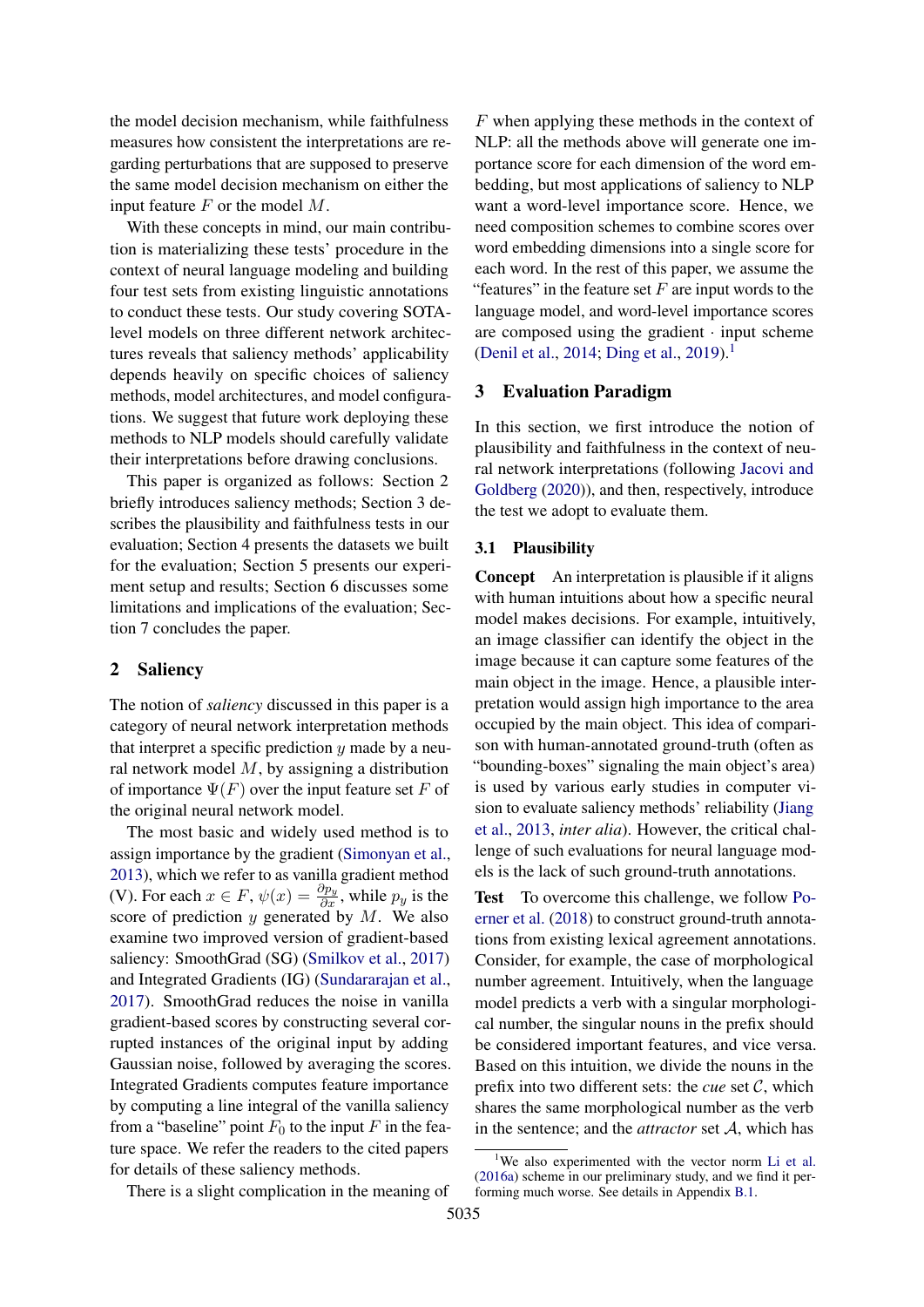a different morphological number than the verb in the sentence.

Then, according to the prediction  $y$  made by the model M, the test will be conducted under one of the two following scenarios:

- *Expected*: when y is the verb with the correct number, the interpretation passes the test if  $\max_{w \in \mathcal{C}} \psi(w) > \max_{w \in \mathcal{A}} \psi(w)$
- *Alternative*: when y is the verb with the incorrect number, the interpretation passes the test if  $\max_{w \in \mathcal{C}} \psi(w) < \max_{w \in \mathcal{A}} \psi(w)$

However, this test has a flaw: while the evaluation criteria focus on a specific category of lexical agreement, the prediction of a word could depend on multiple lexical agreements simultaneously. To illustrate this point, consider the verb prediction following the prefix *"At the polling station people ..."*. Suppose the model M predicts the verb *vote*. One could argue that *people* is more important than *polling station* because it needs the subject to determine the morphological number of the verb. However, the semantic relation between *vote* and *polling station* is also important because that is what makes *vote* more likely than other random verbs, e.g. *sing*.

To minimize such discrepancy and constrain the scope of agreements used to make predictions, we draw inspiration from the previous work on representation probing and make adjustment to the model M we are evaluating on [\(Tenney et al.,](#page-10-7) [2019a,](#page-10-7)[b;](#page-10-8) [Kim et al.,](#page-9-5) [2019;](#page-9-5) [Conneau et al.,](#page-9-6) [2018;](#page-9-6) [Adi et al.,](#page-8-4) [2017;](#page-8-4) [Shi et al.,](#page-10-9) [2016\)](#page-10-9). The idea is to take a language model that is trained to predict words (e.g., *vote* in the example above) and substitute the original final linear layer with a new linear layer (which we refer to as a *probe*) fine-tuned to predict a binary lexical agreement tag (e.g., PLURAL) corresponding to the word choice. By making this adjustment, the final layer extracts a subspace in the representation that is relevant to the prediction of particular lexical agreement during the forward computation, and reversely, filters out gradients that are irrelevant to the agreement prediction in the backward pass, creating an interpretation that is only subject to the same agreement constraints as to when the annotation for the test set is done.

Apart from the adjustment made on the model M above, we also extend [Poerner et al.](#page-10-6) [\(2018\)](#page-10-6) in the other two aspects: (1) we evaluate on one more lexical agreement: gender agreements between pronouns and referenced entities, and on both natural

and synthetic datasets; (2) instead of evaluating on small models, we evaluate on large SOTA-level models for each architecture. We also show that evaluation results obtained on smaller models cannot be trivially extended to larger models.

#### 3.2 Faithfulness

Concept An interpretation is faithful if the feature importance it assigns is consistent with the internal decision mechanism of a model. However, as [Jacovi and Goldberg](#page-9-2) [\(2020\)](#page-9-2) pointed out, the notion of "decision mechanism" lacks a standard definition and a practical way to make comparisons. Hence, as a proxy, we follow the working definition of faithfulness as proposed in their work, which states that an interpretation is faithful if the feature importance it assigns remains consistent with changes that should not change the internal model decision mechanism. Among the three relevant factors for saliency methods (prediction  $y$ , model  $M$ , and input feature set  $F$ ), we focus on consistency upon changes in model  $M$  (model consistency) and input feature set  $F$  (input consistency).<sup>[2](#page-2-0)</sup> Note that these two consistencies respectively correspond to assumptions 1 and 2 in the discussion of faithfulness evaluation in [Jacovi and Goldberg](#page-9-2) [\(2020\)](#page-9-2).

Model Consistency Test To measure model consistency, we propose to measure the consistency between feature importance  $\Psi_M(F)$  and  $\Psi_{M'}(F)$ , which is respectively generated from the original model  $M$  and a smaller model  $M'$  that is trained by distilling knowledge from M. In this way, although M and M' have different architectures,  $M'$ is trained to mimic the behavior of  $M$  to the extent possible, and thus having similar underlying decision mechanisms.

Input Consistency Test To measure input consistency, we perform substitutions in the input and measure the consistency between feature importance  $\Psi(F)$  and  $\Psi(F')$ , where F and F' are input features sets before/after the substitution. For example, the following prefix-prediction pairs should have the same feature importance distribution:

- *The nun bought the son a gift because (she...)*
- *The woman bought the boy a gift because (she...)*

We measure consistency by Pearson correlation between pairs of importance score over the input

<span id="page-2-0"></span><sup>&</sup>lt;sup>2</sup>Although evaluating interpretation consistency over similar predictions y is also possible, it is not of interest as most applications expect different interpretations for different predictions.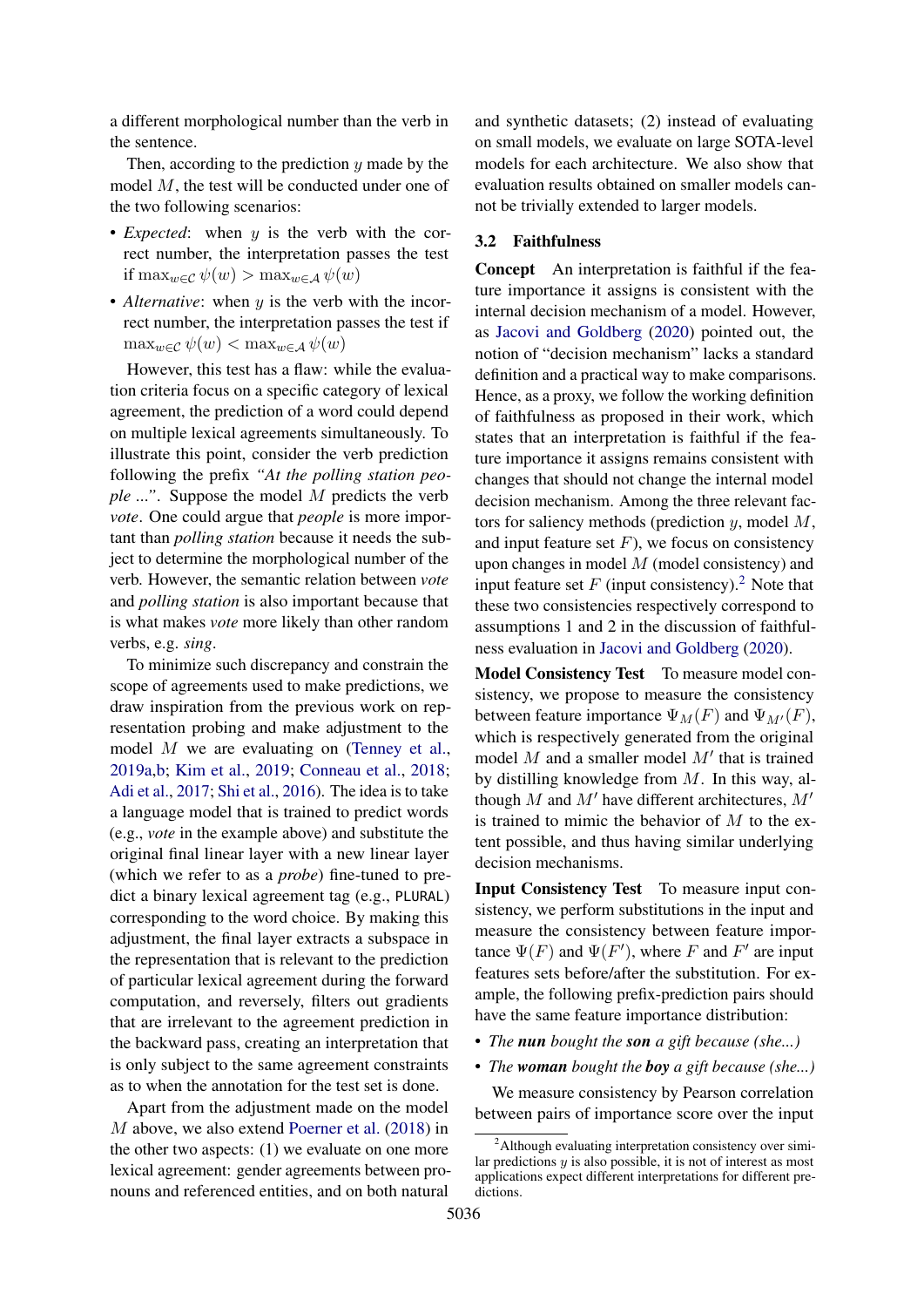feature set  $F$  for both tests. Also, note that although we can theoretically conduct faithfulness tests with any model  $M$  and any dataset, for the simplicity of analysis and data creation, we will use the same model M (with lexical agreement probes) and the same dataset as plausibility tests.

## 4 Data<sup>[3](#page-3-0)</sup>

Following the formulation in Section [3,](#page-1-2) we constructed four novel datasets for our benchmark, as exemplified in Table [2.](#page-4-0) Two of the datasets are concerned with *number agreement* of a verb with its subject. The other two are concerned with *gender agreement* of a pronoun with its anteceding entity mentions. For each lexical agreement type, we have one *synthetic* dataset and one *natural* dataset. Both synthetic datasets ensure there is only one cue and one attractor for each test instance, while for natural datasets, there are often more than one.

For number agreement, our synthetic dataset is constructed from selected sections of Syneval, a targeted language model evaluation dataset from [Marvin and Linzen](#page-10-10) [\(2018\)](#page-10-10), where the verbs and the subjects could be easily induced with heuristics. We only use the most challenging sections where strongly interceding attractors are involved. Our natural dataset for this task is filtered from Penn Treebank [\(Marcus et al.,](#page-10-11) [1993,](#page-10-11) PTB), including training, development, and test. We choose PTB because it offers not only human-annotated POStags necessary for benchmark construction but also dependent subjects of verbs for further analysis.

For gender agreement, our synthetic dataset comes from the unambiguous Winobias coreference resolution dataset used in [Jumelet et al.](#page-9-7) [\(2019\)](#page-9-7), and we only use the 1000-example subset where there is respectively one male and one female antecedent. Because this dataset is intentionally designed such that most humans will find pronouns of either gender equally likely to follow the prefix, no such pronoun gender is considered to be "correct". Hence, without loss of generality, we assign the fe-male pronoun to be the expected case.<sup>[4](#page-3-1)</sup> Our natural dataset for this task is filtered from CoNLL-2012 shared task dataset for coreference resolution [\(Prad](#page-10-12)[han et al.,](#page-10-12) [2012,](#page-10-12) also including training, development, and test). The prefix of each test example covers a document-level context, which usually spans several hundred words.

Plausibility Test For number agreement, the cue set  $C$  is the set of all nouns that have the same morphological number as the verb. In contrast, the attractor set  $A$  is the set of all nouns with a different morphological number. For gender agreement, the cue set  $\mathcal C$  is the set of all nouns with the same gender as the pronoun, while the attractor set  $A$  is the set of all nouns with a different gender.

Model Consistency Test No special treatment to data is needed for this test. We conduct model consistency tests on all datasets we built.

Input Consistency Test We recognize that generating interpretation-preserving input perturbations for natural datasets is quite tricky. Hence, unlike the model consistency test, we focus on the two synthetic datasets for faithfulness tests because they are generated from templates. As can be seen from the examples, when the nouns in the cue/attractor set are substituted while maintaining the lexical agreement, the underlying model decision mechanism should be left unchanged; hence they can be viewed as interpretation-preserving perturbations. We identified 24 and 254 such interpretationpreserving templates from our Syneval and Winobias dataset and generated perturbations pairs by combining the first example of each template with other examples generated from the same template.

#### 5 Experiments

#### 5.1 Setup

Interpretation Methods For SmoothGrad (SG), we set sample size  $N = 30$  and sample variance  $\sigma^2$ to be 0.15 times the L2-norm of word embedding matrix; for Integrated Gradients (IG), we use step size  $N = 100$ . These choices are made empirically and verified on a small held-out development set.

Interpreted Model Our benchmark covers three different neural language model architectures, namely LSTM [\(Hochreiter and Schmidhuber,](#page-9-8) [1997\)](#page-9-8), QRNN [\(Bradbury et al.,](#page-8-5) [2017\)](#page-8-5) and Transformer [\(Vaswani et al.,](#page-10-13) [2017;](#page-10-13) [Baevski and Auli,](#page-8-6) [2019;](#page-8-6) [Dai et al.,](#page-9-9) [2019\)](#page-9-9). All language models are trained on WikiText-103 dataset [\(Merity et al.,](#page-10-14) [2017\)](#page-10-14). For the first two architectures, we use the implementation as in awd-lstm-lm toolkit [\(Merity](#page-10-15) [et al.,](#page-10-15) [2018\)](#page-10-15). For Transformer, we use the imple-

<span id="page-3-1"></span><span id="page-3-0"></span> $3^3$ More details on data filtering are in Appendix [A.](#page-12-0)

<sup>&</sup>lt;sup>4</sup>Note that this assumption will not change the interpretations we generate or the benchmark test conducted for interpretations, as we always interpret the argmax decision of the model, which is not affected by this assumption. It will only affect the breakdown of the result we report.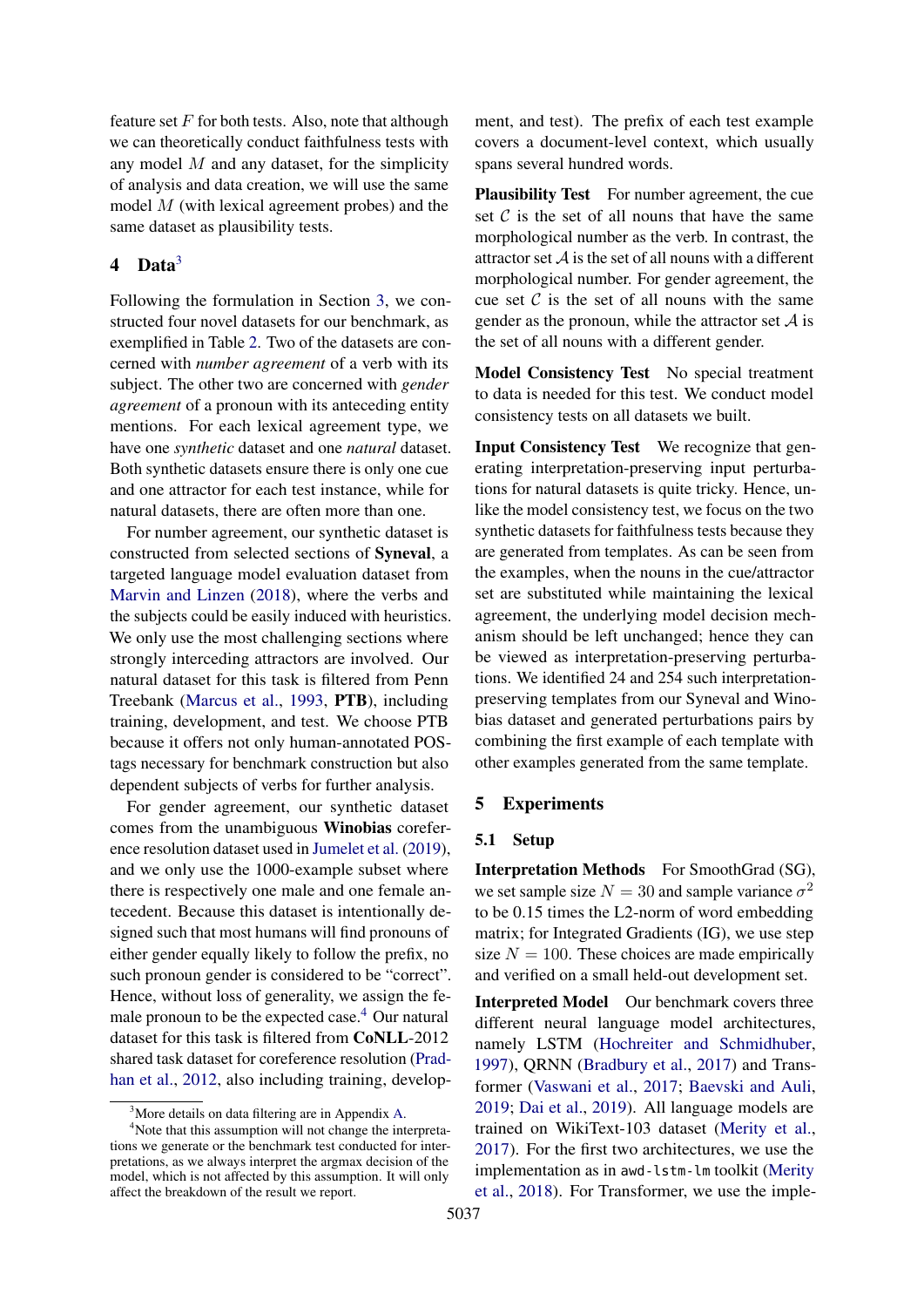<span id="page-4-0"></span>

| <b>PTB</b> | U.S. Trade Representative Carla Hills said the first dispute-settlement panel set up<br>under the U.S.-Canadian " free trade " agreement has ruled that Canada 's restrictions<br>on exports of Pacific salmon and herring (PLURAL)                                                                                                                                                                                                             |
|------------|-------------------------------------------------------------------------------------------------------------------------------------------------------------------------------------------------------------------------------------------------------------------------------------------------------------------------------------------------------------------------------------------------------------------------------------------------|
| Syneval    | the consultant that loves the parents (SINGULAR)                                                                                                                                                                                                                                                                                                                                                                                                |
| CoNLL      | Israeli Prime Minister Ehud Barak says he is freezing tens of millions of dollars in<br>tax payments to the Palestinian Authority . Mr. Barak says he is withholding the money<br>until the Palestinians abide by cease - fire agreements . Earlier Thursday Mr. Barak<br>ruled out an early resumption of peace talks, even with the United States acting as<br>intermediary . Eve Conette reports from Jerusalem . Defending what (MASCULINE) |
| Winobias   | The <b>bride</b> examined the son for injuries because (FEMININE)                                                                                                                                                                                                                                                                                                                                                                               |

Table 2: Examples prefixes from the four evaluation datasets, followed by the probing tag prediction under the expected scenario. The cue and attractor sets are marked with solid Green and yellow, respectively.

<span id="page-4-1"></span>

|                    |        |            | <b>Number Agreement</b> |                          |                | <b>Gender Agreement</b> |                          |              |         |                          |          |         |
|--------------------|--------|------------|-------------------------|--------------------------|----------------|-------------------------|--------------------------|--------------|---------|--------------------------|----------|---------|
|                    |        | <b>PTB</b> |                         |                          | <b>Syneval</b> |                         |                          | <b>CoNLL</b> |         |                          | Winobias |         |
|                    | all    | exp.       | alt.                    | all                      | exp.           | alt.                    | all                      | exp.         | alt.    | all                      | exp.     | alt.    |
| Random             |        | 0.546      | 0.454                   | $\overline{\phantom{a}}$ | 0.500          | 0.500                   | $\overline{\phantom{0}}$ | 0.519        | 0.481   | $\overline{\phantom{a}}$ | 0.500    | 0.500   |
| Nearest            | $\sim$ | 0.502      | 0.498                   | $\overline{\phantom{a}}$ | 0.140          | 0.860                   | $\overline{\phantom{0}}$ | 0.038        | 0.962   | $\overline{\phantom{a}}$ | 0.500    | 0.500   |
| <b>LSTM</b>        |        | (0.858)    | (0.142)                 |                          | (0.596)        | (0.404)                 |                          | (0.730)      | (0.270) |                          | (0.584)  | (0.416) |
| V                  | 0.452  | 0.484      | 0.259                   | 0.304                    | 0.371          | 0.206                   | 0.288                    | 0.266        | 0.348   | 0.403                    | 0.440    | 0.351   |
| SG                 | 0.780  | 0.805      | 0.629                   | 0.950                    | 0.951          | 0.949                   | 0.799                    | 0.767        | 0.880   | 0.984                    | 0.981    | 0.988   |
| IG                 | 0.816  | 0.856      | 0.571                   | 0.888                    | 0.941          | 0.811                   | 0.585                    | 0.561        | 0.652   | 0.881                    | 0.853    | 0.921   |
| <b>QRNN</b>        |        | (0.818)    | (0.182)                 |                          | (0.558)        | (0.442)                 |                          | (0.712)      | (0.288) |                          | (0.715)  | (0.285) |
| V                  | 0.463  | 0.501      | 0.289                   | 0.511                    | 0.536          | 0.480                   | 0.669                    | 0.638        | 0.546   | 0.242                    | 0.269    | 0.175   |
| SG                 | 0.575  | 0.599      | 0.468                   | 0.707                    | 0.692          | 0.726                   | 0.503                    | 0.436        | 0.669   | 0.790                    | 0.801    | 0.761   |
| IG                 | 0.697  | 0.728      | 0.555                   | 0.797                    | 0.764          | 0.838                   | 0.737                    | 0.700        | 0.828   | 0.768                    | 0.730    | 0.863   |
| <b>Transformer</b> |        | (0.919)    | (0.081)                 |                          | (0.594)        | (0.406)                 |                          | (0.761)      | (0.239) |                          | (0.219)  | (0.781) |
| V                  | 0.551  | 0.551      | 0.551                   | 0.723                    | 0.785          | 0.632                   | 0.674                    | 0.693        | 0.614   | 0.781                    | 0.799    | 0.766   |
| SG                 | 0.842  | 0.851      | 0.737                   | 0.895                    | 0.879          | 0.920                   | 0.956                    | 0.951        | 0.971   | 0.994                    | 1.00     | 0.992   |
| IG                 | 0.734  | 0.741      | 0.652                   | 0.849                    | 0.786          | 0.940                   | 0.829                    | 0.843        | 0.786   | 0.806                    | 0.865    | 0.775   |

Table 3: Plausibility benchmark result. Each number is the fraction of cases the interpretation passes the benchmark test, while the numbers in brackets for each architecture are the fraction of times these scenarios occur for predictions generated by the corresponding model. Results from the best interpretation method for each architecture are boldfaced. The *exp.* and *alt.* columns are breakdown of evaluation results into expected scenarios and alternative scenarios as defined in Section [3.](#page-1-2) V, SG, IG stands for the vanilla saliency, SmoothGrad, and Integrated Gradients, respectively.

mentation in fairseq tookit [\(Ott et al.,](#page-10-16) [2019\)](#page-10-16).

For all the task-specific "probes", the fine-tuning is performed on examples extracted from Wiki-Text-2 training data. A tuning example consists of an input prefix and a gold tag for the lexical agreement in both cases. For number agreement, we first run Stanford POS Tagger [\(Toutanova et al.,](#page-10-17) [2003\)](#page-10-17) on the data, and an example is extracted for each present tense verb and each instance of *was* or *were*. For gender agreement, an example is extracted for each gendered pronoun. During finetuning, we fix all the other parameters except the final linear layer. The final layer is tuned to minimize cross-entropy, with Adam optimizer [\(Kingma](#page-9-10) [and Ba,](#page-9-10) [2015\)](#page-9-10) and initial learning rate of 1e−3 with ReduceLROnPlateau scheduler.

We follow the setup for DistillBERT [\(Sanh et al.,](#page-10-18) [2019\)](#page-10-18) for the distillation process involved during the model consistency test, which reduces the depth of models but not the width. For our LSTM (3 layers) and QRNN model (4 layers), the  $M'$  we distill is one layer shallower than the original model M. For our transformer model (16 layers), we distill a 4-layer  $M'$  largely due to memory constraints.

#### 5.2 Main Results

Plausibility According to our plausibility evaluation result, summarized in Table [3,](#page-4-1) both SG and IG consistently perform better than the vanilla saliency method regardless of different benchmark datasets and interpreted models. However, the comparison between SG and IG interpretations varies depend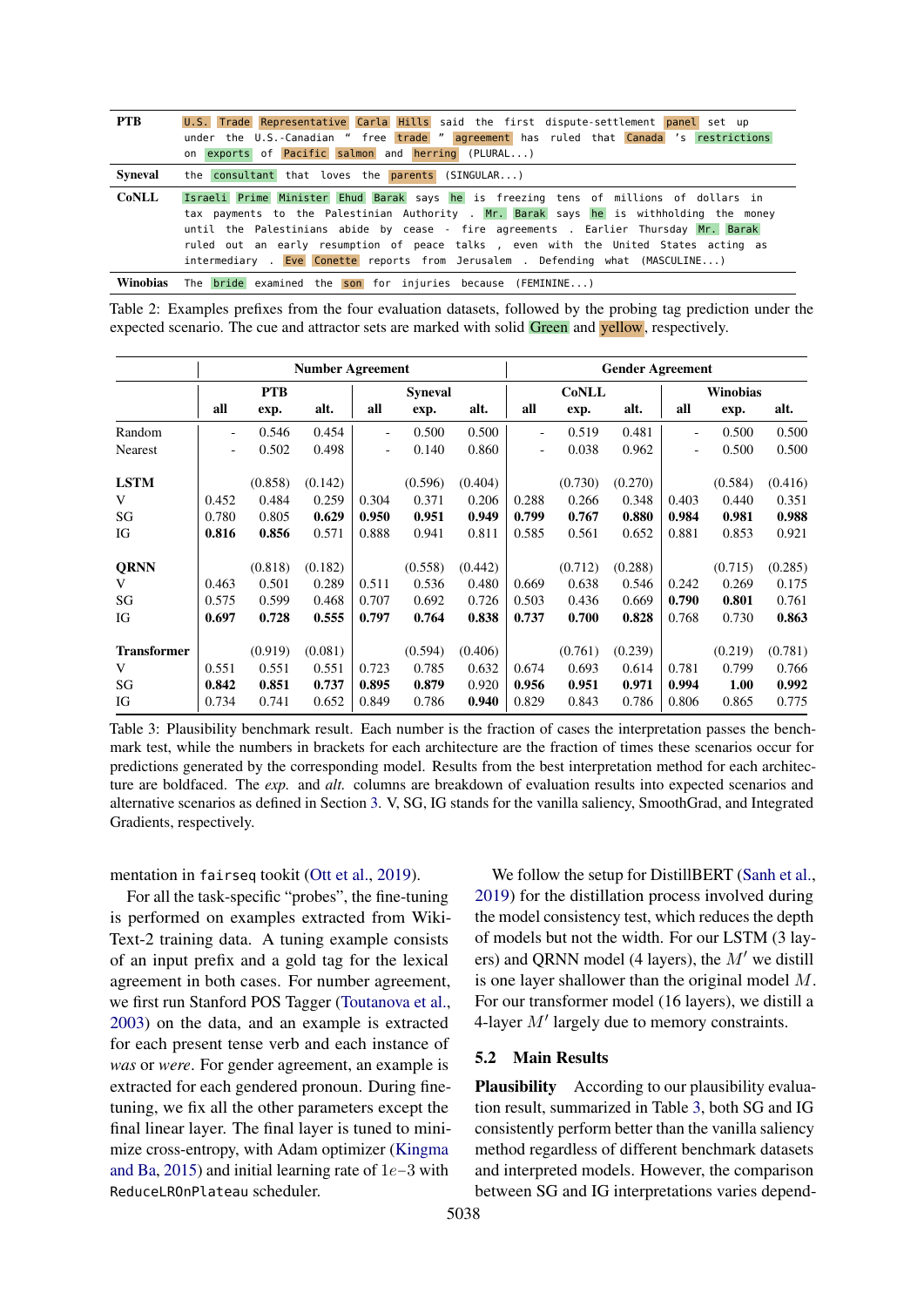ing on the model architecture and test sets.

Across different architectures, Transformer language model achieves the best plausibility except on the Syneval dataset. LSTM closely follows Transformer for most benchmarks, while the plausibility of the interpretation from QRNN is much worse. Another trend worth noting is that the gap between Transformer and the other two architectures is much larger on the CoNLL benchmark, which is the only test that involves interpreting document-level contexts. However, these architectures' prediction accuracy is similar, meaning that there is no significant modeling power difference for gender agreements in this dataset. We hence conjecture that the recurrent structure of LSTM and QRNN might diminish gradient signals with increasing time steps, which causes the deterioration of interpretation quality for long-distance agreements – a problem that Transformer is exempt from, thanks to the self-attention structure.

Faithfulness Table [4a](#page-6-0) shows the input consistency benchmark result. Firstly, it can be seen that the interpretations of LSTM and Transformer are more resilient to input perturbations than that of QRNN. This is the same trend as we observed for plausibility benchmark on these datasets. When comparing different saliency methods, we see that SG consistently outperforms for Transformer, but fails for the other two architectures, especially for QRNN. Also, note that achieving higher plausibility does not necessarily imply higher faithfulness. For example, compared to the vanilla saliency method, SG and IG almost always significantly improve plausibility but do not always improve faithfulness. This lack of improvement is different from the findings in computer vision [\(Yeh et al.,](#page-11-0) [2019\)](#page-11-0), where they show both SG and IG improve input consistency. Also, for LSTM, although SG works slightly better than IG in terms of plausibility, IG outperforms SG in terms of input consistency by a large margin.

Table [4b](#page-6-0) shows the model consistency benchmark result. One should first notice that model consistency numbers are lower than input consistency across the board, and the drop is more significant for LSTM and QRNN even though their student model is not as different as the Transformer model (<20% parameter reduction vs. 61%). As a result, there is a significant performance gap in terms of best model consistency results between LSTM/QRNN and Transformer. Note that, like in

plausibility results, such gap is most notable on the CoNLL dataset. On the other hand, when comparing between saliency methods, we again see that SG outperforms for Transformer while failing most of the times for QRNN and LSTM.

#### <span id="page-5-0"></span>5.3 Analysis

Plausibility vs. Faithfulness A natural question for our evaluation is how the property of plausibility and faithfulness interact with each other. Table [5](#page-6-1) illustrates such interaction with qualitative examples. Among them, 1 and 2 are two cases where the plausibility and input faithfulness evaluation results do not correlate. In general, the interpretations in both cases are of low quality, but they also fail in different ways. In case 1, the interpretation assigns the correct relative ranking for the cue words and attractor words, but the importance of the words outside the cue/attractor set varies upon perturbation. On the other hand, in case 2, the importance ranking among features is roughly maintained upon perturbation, but the importance score assigned for both examples do not agree with the prediction interpreted (FEMININE tag) and thus can hardly be understood by humans. It should be noted that these defects can only be revealed when both plausibility and faithfulness tests for interpretations are deployed.

Case 3 shows a scenario where the saliency method yields very different interpretations for the same input/prediction pair, indicating that interpretations from this architecture/saliency method combination are subject to changes upon changes in the architecture configurations. Finally, in case 4, we see that an architecture/saliency method combination performing well in all tests yields stable interpretations that humans can easily understand.

Sensitivity to Model Configurations Our model faithfulness evaluation shows that variations in the model configurations (number of layers) could drastically change the model interpretation in many cases. Hence, we want to answer two analysis questions: (1) are these interpretations changing for the better or worse quality-wise with the distilled smaller models? (2) are there any patterns for such changes? Due to space constraints, we only show some analysis results for question (1) in Table [6.](#page-7-0) Overall, compared to the corresponding results in Table [3](#page-4-1) (for plausibility) and Table [4a](#page-6-0) (for input faithfulness), the saliency methods we evaluated perform better with the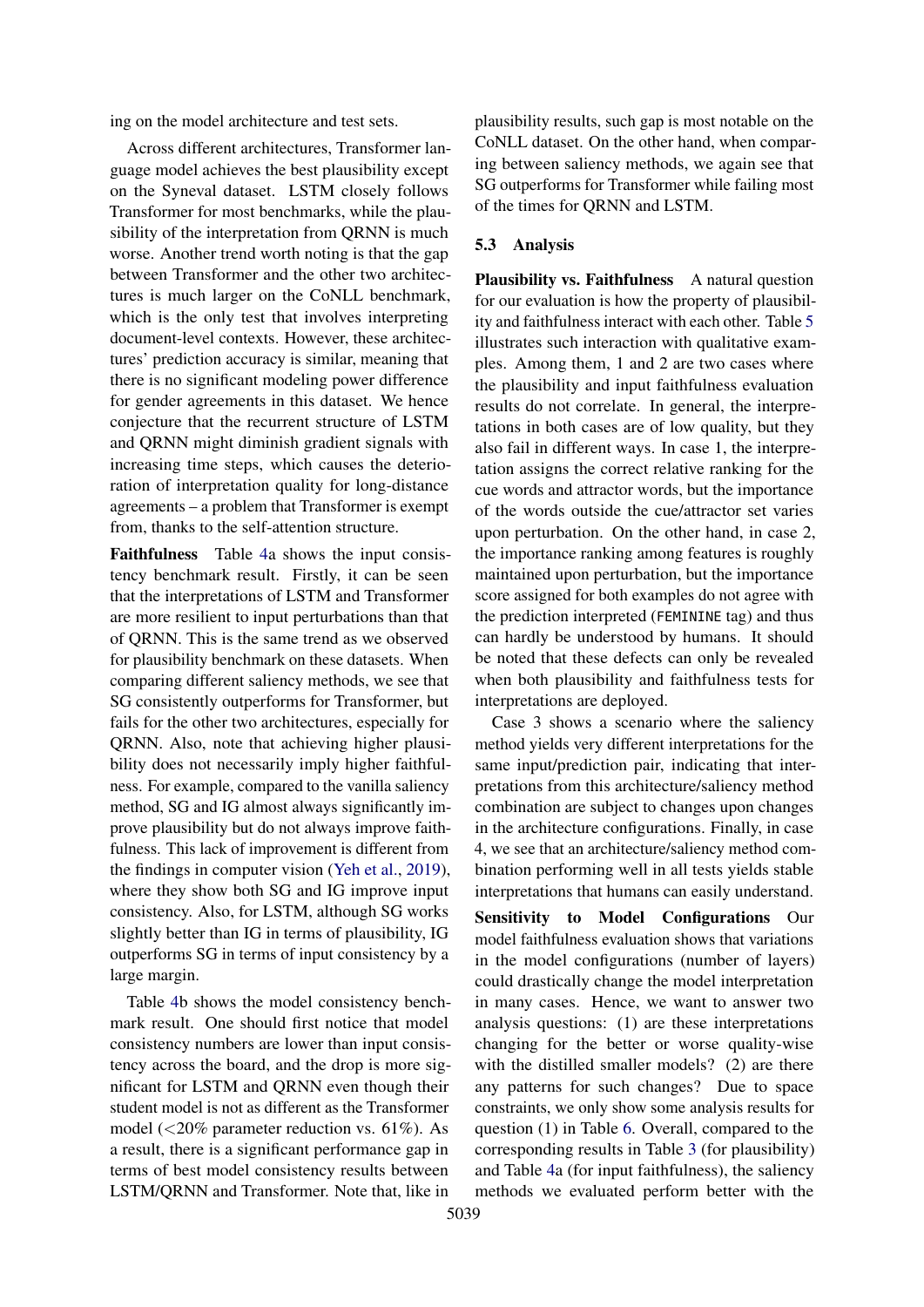<span id="page-6-0"></span>

|                    |       |                |          |       |             | <b>Number Agreement</b> |       |                | <b>Gender Agreement</b> |              |       |          |       |
|--------------------|-------|----------------|----------|-------|-------------|-------------------------|-------|----------------|-------------------------|--------------|-------|----------|-------|
|                    |       | <b>Syneval</b> | Winobias |       |             | <b>PTB</b>              |       | <b>Syneval</b> |                         | <b>CoNLL</b> |       | Winobias |       |
|                    | exp.  | alt.           | exp.     | alt.  |             | exp.                    | alt.  | exp.           | alt.                    | exp.         | alt.  | exp.     | alt.  |
| <b>LSTM</b>        |       |                |          |       | <b>LSTM</b> |                         |       |                |                         |              |       |          |       |
| V                  | 0.532 | 0.533          | 0.447    | 0.447 | V           | 0.325                   | 0.324 | 0.370          | 0.370                   | 0.301        | 0.301 | 0.082    | 0.082 |
| SG                 | 0.481 | 0.491          | 0.560    | 0.404 | SG          | 0.242                   | 0.294 | 0.453          | 0.394                   | 0.190        | 0.235 | 0.071    | 0.138 |
| IG                 | 0.736 | 0.695          | 0.735    | 0.795 | IG          | 0.548                   | 0.487 | 0.439          | 0.513                   | 0.256        | 0.275 | 0.435    | 0.252 |
| <b>QRNN</b>        |       |                |          |       | <b>ORNN</b> |                         |       |                |                         |              |       |          |       |
| V                  | 0.226 | 0.223          | 0.566    | 0.566 | V           | 0.208                   | 0.207 | 0.228          | 0.229                   | 0.147        | 0.147 | 0.212    | 0.212 |
| SG                 | 0.166 | 0.239          | 0.184    | 0.239 | SG          | 0.043                   | 0.044 | 0.144          | 0.131                   | 0.010        | 0.016 | 0.063    | 0.070 |
| ЮG                 | 0.448 | 0.387          | 0.499    | 0.622 | IG          | 0.259                   | 0.387 | 0.316          | 0.350                   | 0.305        | 0.375 | 0.303    | 0.285 |
| <b>Transformer</b> |       |                |          |       | Transformer |                         |       |                |                         |              |       |          |       |
| V                  | 0.367 | 0.375          | 0.545    | 0.545 | V           | 0.160                   | 0.160 | 0.219          | 0.219                   | 0.289        | 0.289 | 0.104    | 0.104 |
| SG                 | 0.604 | 0.627          | 0.775    | 0.752 | SG          | 0.584                   | 0.584 | 0.598          | 0.570                   | 0.688        | 0.693 | 0.656    | 0.581 |
| IG                 | 0.521 | 0.480          | 0.542    | 0.494 | IG          | 0.239                   | 0.294 | 0.450          | 0.413                   | 0.219        | 0.277 | 0.310    | 0.291 |

#### (a) Input Consistency (b) Model Consistency

Table 4: Faithfulness Benchmark Result. Each number is the average Pearson correlation computed on the corresponding dataset. Results from the best interpretation method for each architecture are boldfaced. Refer to the caption of Table [3](#page-4-1) for other notations.

<span id="page-6-1"></span>

| 1a             | ORNN+SG                         | The        | [grandmother] examined the (grandson) for injuries because                                                                   |
|----------------|---------------------------------|------------|------------------------------------------------------------------------------------------------------------------------------|
| 1b             | ORNN+SG                         |            | The [sister] examined the (groom) for injuries because                                                                       |
| 2a             | ORNN+V                          | <b>The</b> | [grandmother] examined the (grandson) for injuries because                                                                   |
| 2 <sub>b</sub> | ORNN+V                          |            | The [aunt] examined the (groom) for injuries because                                                                         |
| 3a             | ORNN+SG<br>3b ORNN distilled+SG | The        | [grandmother] examined the (grandson) for injuries because<br>The [grandmother] examined the (grandson) for injuries because |
| 4a             | Transformer+SG                  | The        | [grandmother] examined the (grandson) for injuries because                                                                   |
| 4b             | Transformer+SG                  | The        | [aunt] examined the (groom) for injuries because                                                                             |
| 4c             | Transformer distilled+SG        | <b>The</b> | [grandmother] examined the (grandson) for injuries because                                                                   |

Table 5: Examples from Winobias dataset for qualitative analysis. Cue words are marked with [] while attractor words are marked with (). The tints of green and yellow mark the magnitude of positive and negative importance scores, respectively. For all examples, the prediction interpreted is the FEMININE tag. 1 is a case with high plausibility and low input faithfulness; 2 is a case with low plausibility and high input faithfulness; 3 is a case with low model faithfulness; 4 is a case with high plausibility and high input/model faithfulness.

smaller distilled models. Most remarkably, we see a drastic performance improvement for QRNN, both in plausibility and faithfulness. For LSTM and Transformer, we observe an improvement for input faithfulness on Winobias and roughly the same performance for other tests.

As for the second question, we build smaller Transformer language models with various depth, number of heads, embedding size, and feedforward layer width settings, while keeping other hyperparameters unchanged. Unfortunately, the trends are quite noisy and also heavily depends on the chosen saliency methods.<sup>[5](#page-6-2)</sup> Hence, it is highly recommended that evaluation of saliency methods be conducted on the specific model configurations of interest, and trends of interpretation quality on

a specific model configuration should not be overgeneralized to other configurations.

Saliency vs. Probing Our evaluation incorporates probing to focus only on specific lexical agreements of interest. It should be pointed out that in the literature of representation probing, the method has always been working under the following assumption: when the model makes an expectedscenario ("correct") prediction, it is always referring to a *grammatical* cue, for example, the subject of the verb in the number agreement case. However, in our evaluation, we also observe some interesting phenomena in the interpretation of saliency methods that breaks the assumption, which is exemplified in Table [7.](#page-7-1) This calls for future work that aims to better understand language model behaviors by examining other possible cues used for

<span id="page-6-2"></span> $5$ Detailed discussion of these analyses is in Appendix [B.2.](#page-13-1)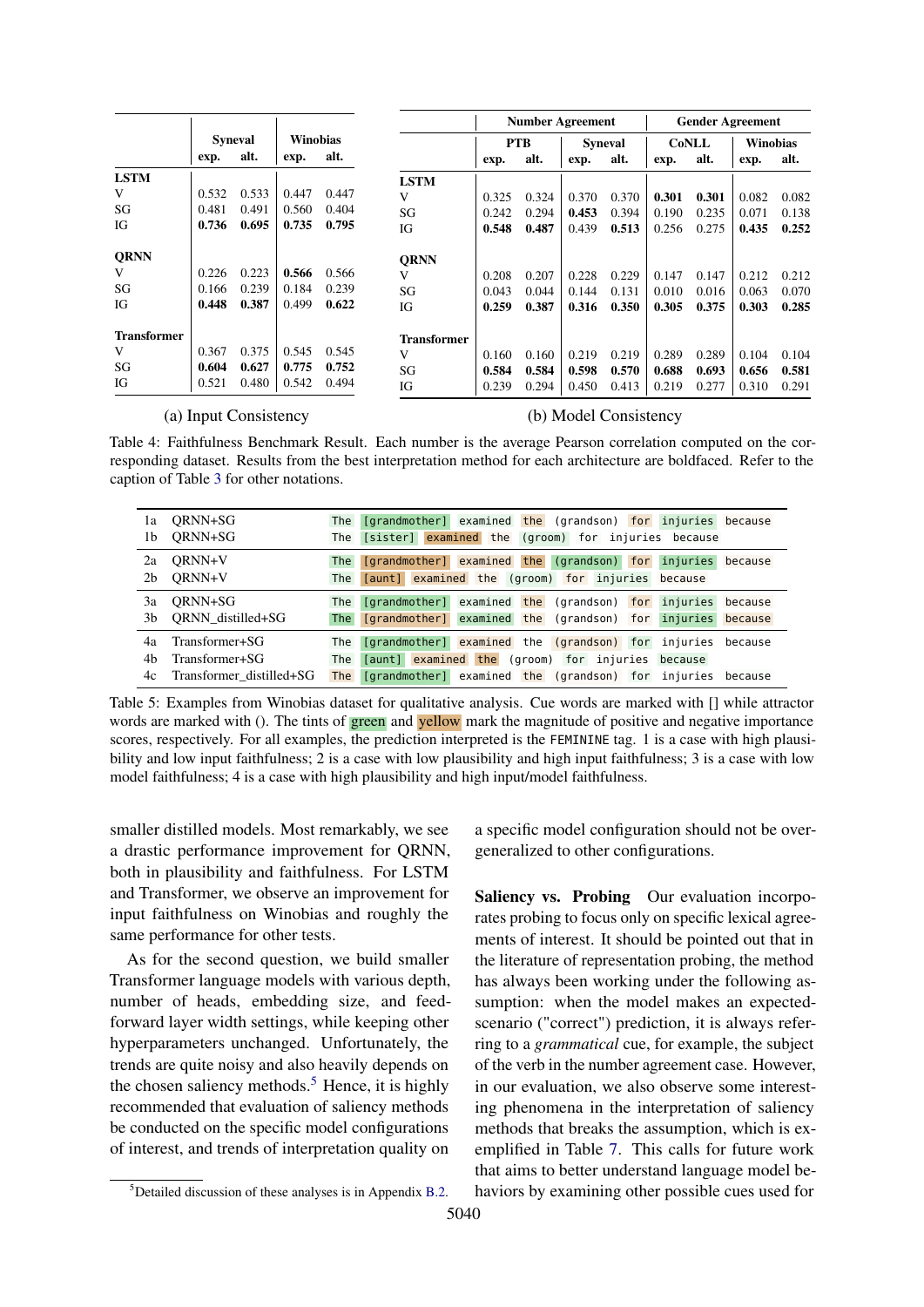<span id="page-7-0"></span>

|                     |       | <b>Syneval</b> |       | Winobias |       |       |  |
|---------------------|-------|----------------|-------|----------|-------|-------|--|
|                     | all   | exp.           | alt.  | all      | exp.  | alt.  |  |
| best plausibility   |       |                |       |          |       |       |  |
| LSTM(SG)            | 0.945 | 0.922          | 0.973 | 0.948    | 0.950 | 0.904 |  |
| ORNN (IG)           | 0.981 | 0.964          | 0.998 | 0.974    | 0.974 | 1.00  |  |
| Transformer (SG)    | 0.917 | 0.908          | 0.929 | 0.997    | 1.00  | 0.996 |  |
| best (input)        |       |                |       |          |       |       |  |
| <b>faithfulness</b> |       |                |       |          |       |       |  |
| $LSTM$ (IG)         |       | 0.628          | 0.739 |          | 0.820 | 0.769 |  |
| ORNN (IG)           |       | 0.733          | 0.831 |          | 0.891 | 0.841 |  |
| Transformer (SG)    |       | 0.569          | 0.581 |          | 0.932 | 0.912 |  |

Table 6: Plausibility & input faithfulness on synthetic datasets with distilled models. Only results for the interpretation method with best performance are shown. Refer to the caption of Table [3](#page-4-1) for other notations.

<span id="page-7-1"></span>

| V   |                                        | " The [fact] that this happened two |
|-----|----------------------------------------|-------------------------------------|
|     | (years) ago and there was a [recovery] |                                     |
| -SG |                                        | " The [fact] that this happened two |
|     | (years) ago and there was a [recovery] |                                     |
| IG  |                                        | " The [fact] that this happened two |
|     | (years) ago and there was a [recovery] |                                     |

Table 7: A number agreement test case where the distilled Transformer model makes the correct prediction (singular) but all interpretation methods unanimously point to a singular noun that is not grammatical subject as the most salient cue for this prediction.

predictions made in representation probing under the validated cases where saliency methods could be reliably applied.

## 6 Discussion

Most existing work on evaluating saliency methods focuses only on computer vision models [\(Adebayo](#page-8-7) [et al.,](#page-8-7) [2020;](#page-8-7) [Hooker et al.,](#page-9-11) [2019;](#page-9-11) [Adebayo et al.,](#page-8-2) [2018;](#page-8-2) [Heo et al.,](#page-9-12) [2019;](#page-9-12) [Ghorbani et al.,](#page-9-13) [2019,](#page-9-13) *inter alia*). In the context of NLP, [Poerner et al.](#page-10-6) [\(2018\)](#page-10-6) is the first work to conduct such evaluations for NLP and the only prior work that conducts such evaluations for neural language models but has several limitations as we have already pointed out in Section [3.](#page-1-2) [Arras et al.](#page-8-8) [\(2019\)](#page-8-8); [Atanasova et al.](#page-8-9) [\(2020\)](#page-8-9); [Hao](#page-9-14) [\(2020\)](#page-9-14) conducted similar evaluations based on specifically designed diagnostic toy tasks and/or text classification, while [Bastings and Filippova](#page-8-10) [\(2020\)](#page-8-10) casted doubt on whether these conclusions could be generalized to sequence generation tasks. [Li et al.](#page-9-15) [\(2020\)](#page-9-15) evaluated various interpretation methods for neural machine translation models by building proxy models on only the top- $k$  important input words as determined by the interpretation methods, but such evaluation requires generating interpretations for a large training set and hence

is intractable for even mildly computationallyexpensive methods such as SmoothGrad and Integrated Gradients. On a slightly different line, [DeYoung et al.](#page-9-16) [\(2020\)](#page-9-16) built a benchmark to evaluate a specific category of NLP models that generate rationales during predictions, which is a different path towards building explainable NLP models.

Our evaluation is not without its limitations. The first limitation, inherited from earlier work by [Po](#page-10-6)[erner et al.](#page-10-6) [\(2018\)](#page-10-6), is that our plausibility test only concerns the words in cue/attractor sets rather than other words in the input prefix. Such limitation is inevitable because the annotations from which we build our ground-truth interpretations are only concerned with a specific lexical agreement. This limitation can be mitigated by combining plausibility tests with faithfulness tests, which concern all the input prefix words.

The second limitation is that the test sets used in these benchmarks need to be constructed in a caseto-case manner, according to the chosen lexical agreements and the input perturbations. While it is hard to create plausibility test sets without human interference, future work could explore automatic input consistency tests by utilizing adversarial input generation techniques in NLP [\(Alzantot et al.,](#page-8-11) [2018;](#page-8-11) [Cheng et al.,](#page-8-12) [2019,](#page-8-12) [2020\)](#page-8-13).

It should also be noted that while our work focuses on evaluating a specific category of interpretation methods for neural language models, our evaluation paradigm can be easily extended to evaluating other interpretation methods such as attention mechanism, and with other sequence models such as masked language models (e.g., BERT). We would also like to extend these evaluations beyond English datasets, especially to languages with richer morphological inflections.

## 7 Conclusion

We conduct a quantitative evaluation of saliency methods on neural language models based on the perspective of plausibility and faithfulness. Our evaluation shows that a model interpretation can either fail due to a lack of plausibility or faithfulness, and the interpretations are trustworthy only when they do well with both tests. We also noticed that the performance of saliency interpretations are generally sensitive to even minor model configuration changes. Hence, trends of interpretation quality on a specific model configuration should not be over-generalized to other configurations.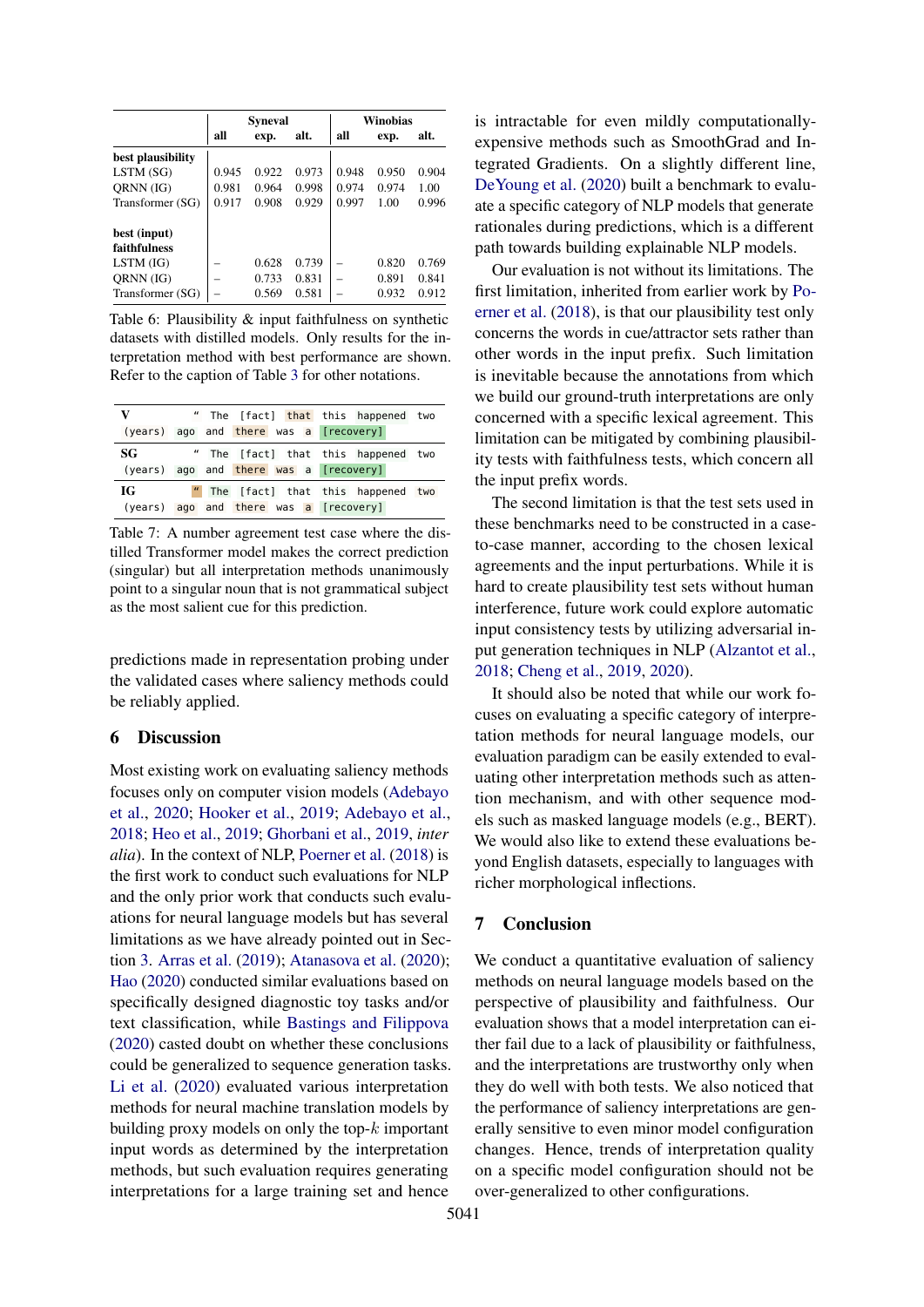We want the community to be aware that saliency methods, like many other post-hoc interpretation methods, still do not generate trustworthy interpretations all the time. Hence, we recommend that adopting any model interpretation method as a source of knowledge about NLP models' reasoning process should only happen after similar quantitative checks as presented in this paper are performed. We also hope our proposed test paradigm and accompanied test sets provide useful guidance to future work on evaluations of interpretation methods. Our evaluation dataset and code to reproduce the analysis are available at <https://github.com/shuoyangd/tarsius>.

## Acknowledgements

The authors would like to thank colleagues at CLSP and anonymous reviewers for feedback at various stages of the draft. This material is based upon work supported by the United States Air Force under Contract No. FA8750-19-C-0098. Any opinions, findings, and conclusions or recommendations expressed in this material are those of the author(s) and do not necessarily reflect the views of the United States Air Force and DARPA.

#### References

- <span id="page-8-2"></span>Julius Adebayo, Justin Gilmer, Michael Muelly, Ian J. Goodfellow, Moritz Hardt, and Been Kim. 2018. [Sanity checks for saliency maps.](http://papers.nips.cc/paper/8160-sanity-checks-for-saliency-maps) In *Advances in Neural Information Processing Systems 31: Annual Conference on Neural Information Processing Systems 2018, NeurIPS 2018, 3-8 December 2018, Montréal, Canada*, pages 9525–9536.
- <span id="page-8-7"></span>Julius Adebayo, Michael Muelly, Ilaria Liccardi, and Been Kim. 2020. [Debugging tests for model expla](http://arxiv.org/abs/2011.05429)[nations.](http://arxiv.org/abs/2011.05429) *CoRR*, abs/2011.05429.
- <span id="page-8-4"></span>Yossi Adi, Einat Kermany, Yonatan Belinkov, Ofer Lavi, and Yoav Goldberg. 2017. [Fine-grained anal](https://openreview.net/forum?id=BJh6Ztuxl)[ysis of sentence embeddings using auxiliary pre](https://openreview.net/forum?id=BJh6Ztuxl)[diction tasks.](https://openreview.net/forum?id=BJh6Ztuxl) In *5th International Conference on Learning Representations, ICLR 2017, Toulon, France, April 24-26, 2017, Conference Track Proceedings*.
- <span id="page-8-11"></span>Moustafa Alzantot, Yash Sharma, Ahmed Elgohary, Bo-Jhang Ho, Mani Srivastava, and Kai-Wei Chang. 2018. [Generating natural language adversarial ex](https://doi.org/10.18653/v1/D18-1316)[amples.](https://doi.org/10.18653/v1/D18-1316) In *Proceedings of the 2018 Conference on Empirical Methods in Natural Language Processing*, pages 2890–2896, Brussels, Belgium. Association for Computational Linguistics.
- <span id="page-8-0"></span>Leila Arras, Franziska Horn, Grégoire Montavon, Klaus-Robert Müller, and Wojciech Samek. 2016.

[Explaining predictions of non-linear classifiers in](https://doi.org/10.18653/v1/W16-1601) [NLP.](https://doi.org/10.18653/v1/W16-1601) In *Proceedings of the 1st Workshop on Representation Learning for NLP*, pages 1–7, Berlin, Germany. Association for Computational Linguistics.

- <span id="page-8-1"></span>Leila Arras, Grégoire Montavon, Klaus-Robert Müller, and Wojciech Samek. 2017. [Explaining recurrent](https://doi.org/10.18653/v1/W17-5221) [neural network predictions in sentiment analysis.](https://doi.org/10.18653/v1/W17-5221) In *Proceedings of the 8th Workshop on Computational Approaches to Subjectivity, Sentiment and Social Media Analysis*, pages 159–168, Copenhagen, Denmark. Association for Computational Linguistics.
- <span id="page-8-8"></span>Leila Arras, Ahmed Osman, Klaus-Robert Müller, and Wojciech Samek. 2019. [Evaluating recurrent neural](https://doi.org/10.18653/v1/W19-4813) [network explanations.](https://doi.org/10.18653/v1/W19-4813) In *Proceedings of the 2019 ACL Workshop BlackboxNLP: Analyzing and Interpreting Neural Networks for NLP*, pages 113–126, Florence, Italy. Association for Computational Linguistics.
- <span id="page-8-9"></span>Pepa Atanasova, Jakob Grue Simonsen, Christina Lioma, and Isabelle Augenstein. 2020. [A diagnostic](https://www.aclweb.org/anthology/2020.emnlp-main.263) [study of explainability techniques for text classifi](https://www.aclweb.org/anthology/2020.emnlp-main.263)[cation.](https://www.aclweb.org/anthology/2020.emnlp-main.263) In *Proceedings of the 2020 Conference on Empirical Methods in Natural Language Processing (EMNLP)*, pages 3256–3274, Online. Association for Computational Linguistics.
- <span id="page-8-6"></span>Alexei Baevski and Michael Auli. 2019. [Adaptive in](https://openreview.net/forum?id=ByxZX20qFQ)[put representations for neural language modeling.](https://openreview.net/forum?id=ByxZX20qFQ) In *7th International Conference on Learning Representations, ICLR 2019, New Orleans, LA, USA, May 6-9, 2019*.
- <span id="page-8-10"></span>Jasmijn Bastings and Katja Filippova. 2020. [The ele](https://www.aclweb.org/anthology/2020.blackboxnlp-1.14)[phant in the interpretability room: Why use atten](https://www.aclweb.org/anthology/2020.blackboxnlp-1.14)[tion as explanation when we have saliency methods?](https://www.aclweb.org/anthology/2020.blackboxnlp-1.14) In *Proceedings of the Third BlackboxNLP Workshop on Analyzing and Interpreting Neural Networks for NLP*, pages 149–155, Online. Association for Computational Linguistics.
- <span id="page-8-3"></span>Yonatan Belinkov and James Glass. 2019. [Analysis](https://doi.org/10.1162/tacl_a_00254) [methods in neural language processing: A survey.](https://doi.org/10.1162/tacl_a_00254) *Transactions of the Association for Computational Linguistics*, 7:49–72.
- <span id="page-8-5"></span>James Bradbury, Stephen Merity, Caiming Xiong, and Richard Socher. 2017. [Quasi-recurrent neural net](https://openreview.net/forum?id=H1zJ-v5xl)[works.](https://openreview.net/forum?id=H1zJ-v5xl) In *5th International Conference on Learning Representations, ICLR 2017, Toulon, France, April 24-26, 2017, Conference Track Proceedings*.
- <span id="page-8-12"></span>Yong Cheng, Lu Jiang, and Wolfgang Macherey. 2019. [Robust neural machine translation with doubly ad](https://doi.org/10.18653/v1/P19-1425)[versarial inputs.](https://doi.org/10.18653/v1/P19-1425) In *Proceedings of the 57th Annual Meeting of the Association for Computational Linguistics*, pages 4324–4333, Florence, Italy. Association for Computational Linguistics.
- <span id="page-8-13"></span>Yong Cheng, Lu Jiang, Wolfgang Macherey, and Jacob Eisenstein. 2020. [AdvAug: Robust adversar](https://doi.org/10.18653/v1/2020.acl-main.529)[ial augmentation for neural machine translation.](https://doi.org/10.18653/v1/2020.acl-main.529) In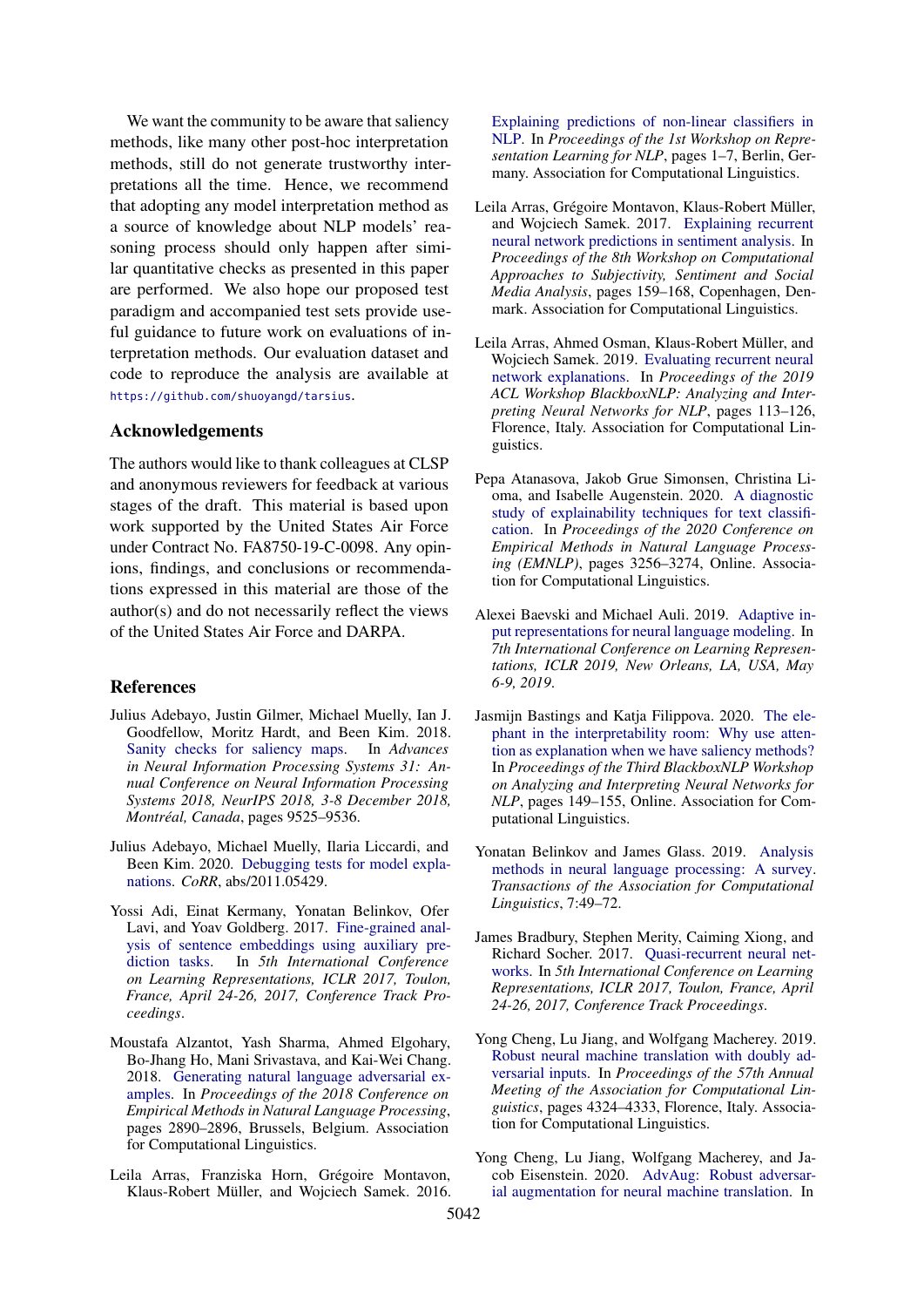*Proceedings of the 58th Annual Meeting of the Association for Computational Linguistics*, pages 5961– 5970, Online. Association for Computational Linguistics.

- <span id="page-9-6"></span>Alexis Conneau, German Kruszewski, Guillaume Lample, Loïc Barrault, and Marco Baroni. 2018. [What](https://doi.org/10.18653/v1/P18-1198) [you can cram into a single \\$&!#\\* vector: Probing](https://doi.org/10.18653/v1/P18-1198) [sentence embeddings for linguistic properties.](https://doi.org/10.18653/v1/P18-1198) In *Proceedings of the 56th Annual Meeting of the Association for Computational Linguistics (Volume 1: Long Papers)*, pages 2126–2136, Melbourne, Australia. Association for Computational Linguistics.
- <span id="page-9-9"></span>Zihang Dai, Zhilin Yang, Yiming Yang, Jaime Carbonell, Quoc Le, and Ruslan Salakhutdinov. 2019. [Transformer-XL: Attentive language models beyond](https://doi.org/10.18653/v1/P19-1285) [a fixed-length context.](https://doi.org/10.18653/v1/P19-1285) In *Proceedings of the 57th Annual Meeting of the Association for Computational Linguistics*, pages 2978–2988, Florence, Italy. Association for Computational Linguistics.
- <span id="page-9-3"></span>Misha Denil, Alban Demiraj, and Nando de Freitas. 2014. [Extraction of salient sentences from labelled](http://arxiv.org/abs/1412.6815) [documents.](http://arxiv.org/abs/1412.6815) *CoRR*, abs/1412.6815.
- <span id="page-9-16"></span>Jay DeYoung, Sarthak Jain, Nazneen Fatema Rajani, Eric Lehman, Caiming Xiong, Richard Socher, and Byron C. Wallace. 2020. [ERASER: A benchmark to](https://doi.org/10.18653/v1/2020.acl-main.408) [evaluate rationalized NLP models.](https://doi.org/10.18653/v1/2020.acl-main.408) In *Proceedings of the 58th Annual Meeting of the Association for Computational Linguistics*, pages 4443–4458, Online. Association for Computational Linguistics.
- <span id="page-9-1"></span>Shuoyang Ding, Hainan Xu, and Philipp Koehn. 2019. [Saliency-driven word alignment interpretation for](https://doi.org/10.18653/v1/W19-5201) [neural machine translation.](https://doi.org/10.18653/v1/W19-5201) In *Proceedings of the Fourth Conference on Machine Translation (Volume 1: Research Papers)*, pages 1–12, Florence, Italy. Association for Computational Linguistics.
- <span id="page-9-13"></span>Amirata Ghorbani, Abubakar Abid, and James Y. Zou. 2019. [Interpretation of neural networks is fragile.](https://doi.org/10.1609/aaai.v33i01.33013681) In *The Thirty-Third AAAI Conference on Artificial Intelligence, AAAI 2019, The Thirty-First Innovative Applications of Artificial Intelligence Conference, IAAI 2019, The Ninth AAAI Symposium on Educational Advances in Artificial Intelligence, EAAI 2019, Honolulu, Hawaii, USA, January 27 - February 1, 2019*, pages 3681–3688. AAAI Press.
- <span id="page-9-14"></span>Yiding Hao. 2020. [Evaluating attribution methods us](https://www.aclweb.org/anthology/2020.blackboxnlp-1.28)[ing white-box LSTMs.](https://www.aclweb.org/anthology/2020.blackboxnlp-1.28) In *Proceedings of the Third BlackboxNLP Workshop on Analyzing and Interpreting Neural Networks for NLP*, pages 300–313, Online. Association for Computational Linguistics.
- <span id="page-9-12"></span>Juyeon Heo, Sunghwan Joo, and Taesup Moon. 2019. [Fooling neural network interpretations via adversar](http://papers.nips.cc/paper/8558-fooling-neural-network-interpretations-via-adversarial-model-manipulation)[ial model manipulation.](http://papers.nips.cc/paper/8558-fooling-neural-network-interpretations-via-adversarial-model-manipulation) In *Advances in Neural Information Processing Systems 32: Annual Conference on Neural Information Processing Systems 2019, NeurIPS 2019, 8-14 December 2019, Vancouver, BC, Canada*, pages 2921–2932.
- <span id="page-9-8"></span>Sepp Hochreiter and Jürgen Schmidhuber. 1997. [Long short-term memory.](https://doi.org/10.1162/neco.1997.9.8.1735) *Neural Computation*, 9(8):1735–1780.
- <span id="page-9-11"></span>Sara Hooker, Dumitru Erhan, Pieter-Jan Kindermans, and Been Kim. 2019. [A benchmark for interpretabil](http://papers.nips.cc/paper/9167-a-benchmark-for-interpretability-methods-in-deep-neural-networks)[ity methods in deep neural networks.](http://papers.nips.cc/paper/9167-a-benchmark-for-interpretability-methods-in-deep-neural-networks) In *Advances in Neural Information Processing Systems 32: Annual Conference on Neural Information Processing Systems 2019, NeurIPS 2019, 8-14 December 2019, Vancouver, BC, Canada*, pages 9734–9745.
- <span id="page-9-2"></span>Alon Jacovi and Yoav Goldberg. 2020. [Towards faith](https://doi.org/10.18653/v1/2020.acl-main.386)[fully interpretable NLP systems: How should we de](https://doi.org/10.18653/v1/2020.acl-main.386)[fine and evaluate faithfulness?](https://doi.org/10.18653/v1/2020.acl-main.386) In *Proceedings of the 58th Annual Meeting of the Association for Computational Linguistics*, pages 4198–4205, Online. Association for Computational Linguistics.
- <span id="page-9-4"></span>Huaizu Jiang, Jingdong Wang, Zejian Yuan, Yang Wu, Nanning Zheng, and Shipeng Li. 2013. [Salient ob](https://doi.org/10.1109/CVPR.2013.271)[ject detection: A discriminative regional feature in](https://doi.org/10.1109/CVPR.2013.271)[tegration approach.](https://doi.org/10.1109/CVPR.2013.271) In *2013 IEEE Conference on Computer Vision and Pattern Recognition, Portland, OR, USA, June 23-28, 2013*, pages 2083–2090.
- <span id="page-9-7"></span>Jaap Jumelet, Willem Zuidema, and Dieuwke Hupkes. 2019. [Analysing neural language models: Con](https://doi.org/10.18653/v1/K19-1001)[textual decomposition reveals default reasoning in](https://doi.org/10.18653/v1/K19-1001) [number and gender assignment.](https://doi.org/10.18653/v1/K19-1001) In *Proceedings of the 23rd Conference on Computational Natural Language Learning (CoNLL)*, pages 1–11, Hong Kong, China. Association for Computational Linguistics.
- <span id="page-9-5"></span>Najoung Kim, Roma Patel, Adam Poliak, Patrick Xia, Alex Wang, Tom McCoy, Ian Tenney, Alexis Ross, Tal Linzen, Benjamin Van Durme, Samuel R. Bowman, and Ellie Pavlick. 2019. [Probing what dif](https://doi.org/10.18653/v1/S19-1026)[ferent NLP tasks teach machines about function](https://doi.org/10.18653/v1/S19-1026) [word comprehension.](https://doi.org/10.18653/v1/S19-1026) In *Proceedings of the Eighth Joint Conference on Lexical and Computational Semantics (\*SEM 2019)*, pages 235–249, Minneapolis, Minnesota. Association for Computational Linguistics.
- <span id="page-9-10"></span>Diederik P. Kingma and Jimmy Ba. 2015. [Adam: A](http://arxiv.org/abs/1412.6980) [method for stochastic optimization.](http://arxiv.org/abs/1412.6980) In *3rd International Conference on Learning Representations, ICLR 2015, San Diego, CA, USA, May 7-9, 2015, Conference Track Proceedings*.
- <span id="page-9-15"></span>Jierui Li, Lemao Liu, Huayang Li, Guanlin Li, Guoping Huang, and Shuming Shi. 2020. [Evaluating ex](https://doi.org/10.18653/v1/2020.acl-main.35)[planation methods for neural machine translation.](https://doi.org/10.18653/v1/2020.acl-main.35) In *Proceedings of the 58th Annual Meeting of the Association for Computational Linguistics*, pages 365– 375, Online. Association for Computational Linguistics.
- <span id="page-9-0"></span>Jiwei Li, Xinlei Chen, Eduard Hovy, and Dan Jurafsky. 2016a. [Visualizing and understanding neural mod](https://doi.org/10.18653/v1/N16-1082)[els in NLP.](https://doi.org/10.18653/v1/N16-1082) In *Proceedings of the 2016 Conference of the North American Chapter of the Association for Computational Linguistics: Human Language Technologies*, pages 681–691, San Diego, California. Association for Computational Linguistics.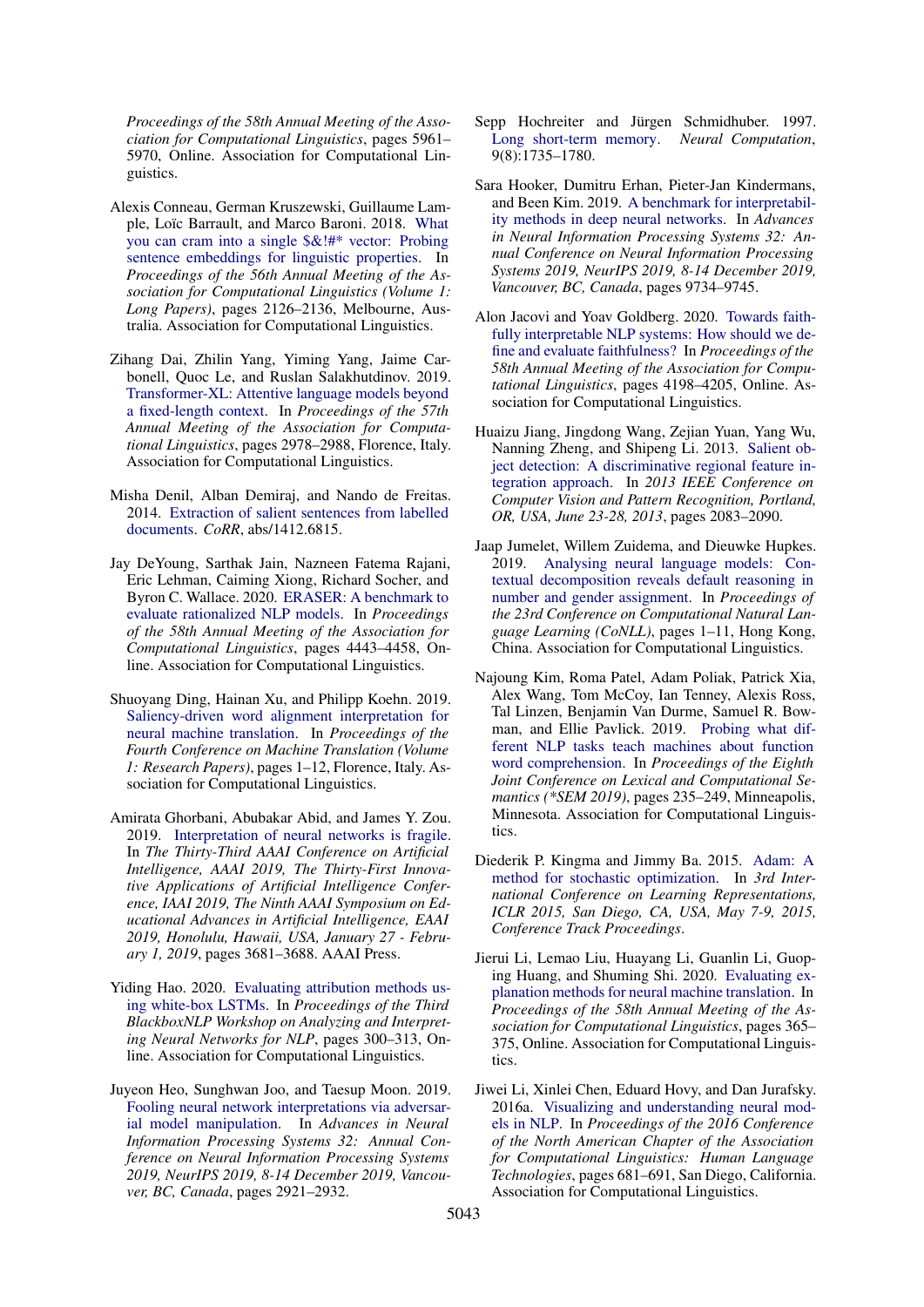- <span id="page-10-0"></span>Jiwei Li, Will Monroe, and Dan Jurafsky. 2016b. [Un](http://arxiv.org/abs/1612.08220)[derstanding neural networks through representation](http://arxiv.org/abs/1612.08220) [erasure.](http://arxiv.org/abs/1612.08220) *CoRR*, abs/1612.08220.
- <span id="page-10-2"></span>Zachary C. Lipton. 2018. [The mythos of model inter](https://doi.org/10.1145/3233231)[pretability.](https://doi.org/10.1145/3233231) *Commun. ACM*, 61(10):36–43.
- <span id="page-10-11"></span>Mitchell P. Marcus, Beatrice Santorini, and Mary Ann Marcinkiewicz. 1993. Building a large annotated corpus of english: The penn treebank. *Comput. Linguistics*, 19(2):313–330.
- <span id="page-10-10"></span>Rebecca Marvin and Tal Linzen. 2018. [Targeted syn](https://doi.org/10.18653/v1/D18-1151)[tactic evaluation of language models.](https://doi.org/10.18653/v1/D18-1151) In *Proceedings of the 2018 Conference on Empirical Methods in Natural Language Processing*, pages 1192–1202, Brussels, Belgium. Association for Computational Linguistics.
- <span id="page-10-15"></span>Stephen Merity, Nitish Shirish Keskar, and Richard Socher. 2018. [Regularizing and optimizing LSTM](https://openreview.net/forum?id=SyyGPP0TZ) [language models.](https://openreview.net/forum?id=SyyGPP0TZ) In *6th International Conference on Learning Representations, ICLR 2018, Vancouver, BC, Canada, April 30 - May 3, 2018, Conference Track Proceedings*.
- <span id="page-10-14"></span>Stephen Merity, Caiming Xiong, James Bradbury, and Richard Socher. 2017. [Pointer sentinel mixture mod](https://openreview.net/forum?id=Byj72udxe)[els.](https://openreview.net/forum?id=Byj72udxe) In *5th International Conference on Learning Representations, ICLR 2017, Toulon, France, April 24-26, 2017, Conference Track Proceedings*.
- <span id="page-10-1"></span>Pramod Kaushik Mudrakarta, Ankur Taly, Mukund Sundararajan, and Kedar Dhamdhere. 2018. [Did](https://doi.org/10.18653/v1/P18-1176) [the model understand the question?](https://doi.org/10.18653/v1/P18-1176) In *Proceedings of the 56th Annual Meeting of the Association for Computational Linguistics (Volume 1: Long Papers)*, pages 1896–1906, Melbourne, Australia. Association for Computational Linguistics.
- <span id="page-10-16"></span>Myle Ott, Sergey Edunov, Alexei Baevski, Angela Fan, Sam Gross, Nathan Ng, David Grangier, and Michael Auli. 2019. [fairseq: A fast, extensible](https://doi.org/10.18653/v1/N19-4009) [toolkit for sequence modeling.](https://doi.org/10.18653/v1/N19-4009) In *Proceedings of the 2019 Conference of the North American Chapter of the Association for Computational Linguistics (Demonstrations)*, pages 48–53, Minneapolis, Minnesota. Association for Computational Linguistics.
- <span id="page-10-6"></span>Nina Poerner, Hinrich Schütze, and Benjamin Roth. 2018. [Evaluating neural network explanation meth](https://doi.org/10.18653/v1/P18-1032)[ods using hybrid documents and morphosyntactic](https://doi.org/10.18653/v1/P18-1032) [agreement.](https://doi.org/10.18653/v1/P18-1032) In *Proceedings of the 56th Annual Meeting of the Association for Computational Linguistics (Volume 1: Long Papers)*, pages 340–350, Melbourne, Australia. Association for Computational Linguistics.
- <span id="page-10-12"></span>Sameer Pradhan, Alessandro Moschitti, Nianwen Xue, Olga Uryupina, and Yuchen Zhang. 2012. [Conll-](https://www.aclweb.org/anthology/W12-4501/)[2012 shared task: Modeling multilingual unre](https://www.aclweb.org/anthology/W12-4501/)[stricted coreference in ontonotes.](https://www.aclweb.org/anthology/W12-4501/) In *Joint Conference on Empirical Methods in Natural Language Processing and Computational Natural Language Learning - Proceedings of the Shared Task:*

*Modeling Multilingual Unrestricted Coreference in OntoNotes, EMNLP-CoNLL 2012, July 13, 2012, Jeju Island, Korea*, pages 1–40.

- <span id="page-10-18"></span>Victor Sanh, Lysandre Debut, Julien Chaumond, and Thomas Wolf. 2019. [Distilbert, a distilled version](http://arxiv.org/abs/1910.01108) [of BERT: smaller, faster, cheaper and lighter.](http://arxiv.org/abs/1910.01108) *CoRR*, abs/1910.01108.
- <span id="page-10-9"></span>Xing Shi, Inkit Padhi, and Kevin Knight. 2016. [Does](https://doi.org/10.18653/v1/D16-1159) [string-based neural MT learn source syntax?](https://doi.org/10.18653/v1/D16-1159) In *Proceedings of the 2016 Conference on Empirical Methods in Natural Language Processing*, pages 1526– 1534, Austin, Texas. Association for Computational Linguistics.
- <span id="page-10-3"></span>Karen Simonyan, Andrea Vedaldi, and Andrew Zisserman. 2013. [Deep inside convolutional networks: Vi](http://arxiv.org/abs/1312.6034)[sualising image classification models and saliency](http://arxiv.org/abs/1312.6034) [maps.](http://arxiv.org/abs/1312.6034) *CoRR*, abs/1312.6034.
- <span id="page-10-4"></span>Daniel Smilkov, Nikhil Thorat, Been Kim, Fernanda B. Viégas, and Martin Wattenberg. 2017. [Smooth](http://arxiv.org/abs/1706.03825)[grad: removing noise by adding noise.](http://arxiv.org/abs/1706.03825) *CoRR*, abs/1706.03825.
- <span id="page-10-5"></span>Mukund Sundararajan, Ankur Taly, and Qiqi Yan. 2017. [Axiomatic attribution for deep networks.](http://proceedings.mlr.press/v70/sundararajan17a.html) In *Proceedings of the 34th International Conference on Machine Learning, ICML 2017, Sydney, NSW, Australia, 6-11 August 2017*, pages 3319–3328.
- <span id="page-10-7"></span>Ian Tenney, Dipanjan Das, and Ellie Pavlick. 2019a. [BERT rediscovers the classical NLP pipeline.](https://www.aclweb.org/anthology/P19-1452/) In *Proceedings of the 57th Conference of the Association for Computational Linguistics, ACL 2019, Florence, Italy, July 28- August 2, 2019, Volume 1: Long Papers*, pages 4593–4601.
- <span id="page-10-8"></span>Ian Tenney, Patrick Xia, Berlin Chen, Alex Wang, Adam Poliak, R. Thomas McCoy, Najoung Kim, Benjamin Van Durme, Samuel R. Bowman, Dipanjan Das, and Ellie Pavlick. 2019b. [What do you](https://openreview.net/forum?id=SJzSgnRcKX) [learn from context? probing for sentence structure](https://openreview.net/forum?id=SJzSgnRcKX) [in contextualized word representations.](https://openreview.net/forum?id=SJzSgnRcKX) In *7th International Conference on Learning Representations, ICLR 2019, New Orleans, LA, USA, May 6-9, 2019*.
- <span id="page-10-17"></span>Kristina Toutanova, Dan Klein, Christopher D. Manning, and Yoram Singer. 2003. [Feature-rich part-of](https://www.aclweb.org/anthology/N03-1033)[speech tagging with a cyclic dependency network.](https://www.aclweb.org/anthology/N03-1033) In *Proceedings of the 2003 Human Language Technology Conference of the North American Chapter of the Association for Computational Linguistics*, pages 252–259.
- <span id="page-10-13"></span>Ashish Vaswani, Noam Shazeer, Niki Parmar, Jakob Uszkoreit, Llion Jones, Aidan N. Gomez, Lukasz Kaiser, and Illia Polosukhin. 2017. [Attention is all](http://papers.nips.cc/paper/7181-attention-is-all-you-need) [you need.](http://papers.nips.cc/paper/7181-attention-is-all-you-need) In *Advances in Neural Information Processing Systems 30: Annual Conference on Neural Information Processing Systems 2017, 4-9 December 2017, Long Beach, CA, USA*, pages 5998–6008.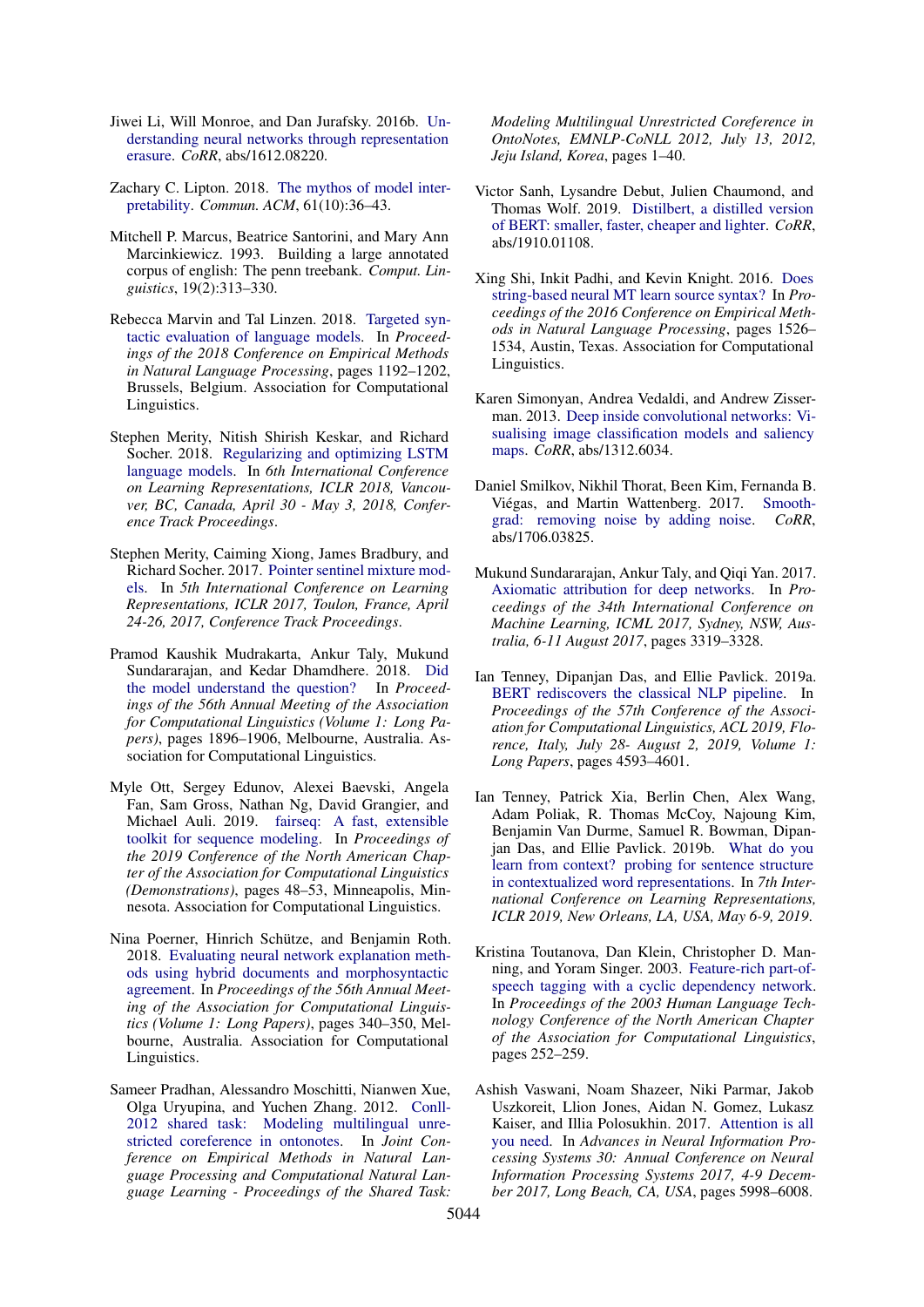- <span id="page-11-0"></span>Chih-Kuan Yeh, Cheng-Yu Hsieh, Arun Suggala, David I Inouye, and Pradeep K Ravikumar. 2019. On the (in) fidelity and sensitivity of explanations. In *Advances in Neural Information Processing Systems*, pages 10965–10976.
- <span id="page-11-1"></span>Jieyu Zhao, Tianlu Wang, Mark Yatskar, Vicente Ordonez, and Kai-Wei Chang. 2018. [Gender bias in](https://doi.org/10.18653/v1/N18-2003) [coreference resolution: Evaluation and debiasing](https://doi.org/10.18653/v1/N18-2003) [methods.](https://doi.org/10.18653/v1/N18-2003) In *Proceedings of the 2018 Conference of the North American Chapter of the Association for Computational Linguistics: Human Language Technologies, Volume 2 (Short Papers)*, pages 15–20, New Orleans, Louisiana. Association for Computational Linguistics.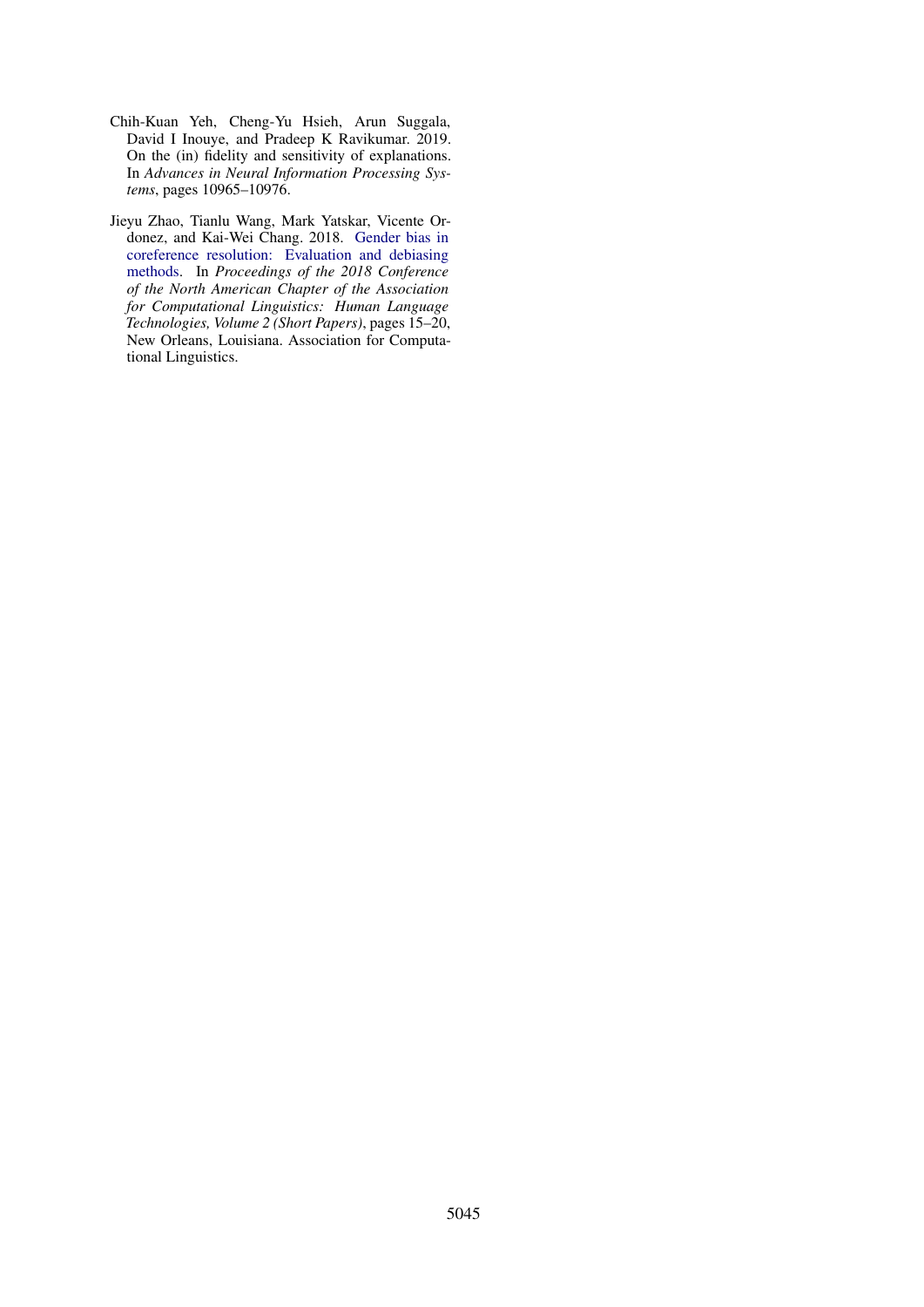## <span id="page-12-0"></span>A Data Filtering Details

## A.1 Penn Treebank (PTB)

A potential candidate for a test case is extracted every time a word with POS tag VBZ (Verb, 3rd person singular present) or VBP (Verb, non-3rd person singular present), or a copula that is among *is, are, was, were*, shows up. The candidate will then be filtered subjecting to the following criteria:

- 1. The prefix has at least one attractor word (a noun that has a different morphological number as the verb that is predicted). This is to ensure that evaluation could be conducted in the alternative scenario.
- 2. The verb cannot immediately follow its grammatical subject (note: it may still immediately follow a cue word that is not a grammatical subject). This is to ensure that the signal of the subject is not overwhelmingly strong compared to the attractors.
- 3. Not all attractors occur earlier 10 words than the grammatical subject. Same reason as the previous criteria.

Overall, we obtained 1448 test cases out of 49168 sentences in PTB (including train, dev, and test set). We lose a vast majority of sentences mostly because of the last two criteria.

#### A.2 Syneval

We use the following sections of the original data (followed by their names in the data dump, [Marvin](#page-10-10) [and Linzen,](#page-10-10) [2018\)](#page-10-10):

- Agreement in a sentential complemenet: sent\_comp
- Agreement across a prepositional phrase: prep\_anim and prep\_inanim
- Agreement across a subject relative clause: subj\_rel
- Agreement across an object relative clause: obj\_rel\_across\_anim, obj\_rel\_across\_inanim, obj\_rel\_no\_comp\_across\_anim, obj\_rel\_no\_comp\_across\_inanim
- Agreement within an object relative clause: obj\_rel\_within\_anim, obj\_rel\_within\_inanim,

obj\_rel\_no\_comp\_within\_anim, obj\_rel\_no\_comp\_within\_inanim

We select these sections because they all have strong interfering attractors or have cues that may potentially be mistaken as attractors. We obtained much fewer examples (6280) than the original data (249760) because lots of examples only differ in the verb or the object they use, which become duplicates when we extract prefix before the verb.

The original dataset does not come with cue/attractor annotations, but it can be easily inferred because they are generated by simple heuristics.

Note that most of these sections have only around 50% prediction accuracy with RNNs in the original paper. Our results on large-scale language models corroborate the findings in the original paper.

## A.3 CoNLL

We use the dataset [\(Pradhan et al.,](#page-10-12) [2012\)](#page-10-12) with gold parses, entities mentions, and mention boundaries. A potential candidate for a test case is extracted every time a pronoun shows up. The male pronouns are *he, him, himself, his*, while the female pronouns are *she, her, herself, hers*. We don't include cases of epicene pronouns like *it, they*, etc. because they often involve tricky cases like entity mentions covering a whole clause. We break prefixes according to the document boundaries as provided in the original dataset unless the prefix is longer than 512 words, in which case we instead break at the nearest sentence boundary.

The annotation for this dataset does not cover the gender of entities. We are aware that the original shared task provides gender annotation, but to this day, the documentation for the data is missing and hence we cannot make use of this annotation. Hence, we instead used several heuristics to infer the gender of an entity mention, in descending order:

- If an entity mention and a pronoun have a coreference relationship, they should share the same gender.
- If an entity mention starts with "Mr." or "Mrs." or "Ms.", we assign the corresponding gender.
- If the entity mention has a length of two tokens, we assume it's a name and use gender inference tools<sup>[6](#page-12-1)</sup> to guess its gender. Note that the gender

<span id="page-12-1"></span><sup>6</sup> https://github.com/lead-ratings/gender-guesser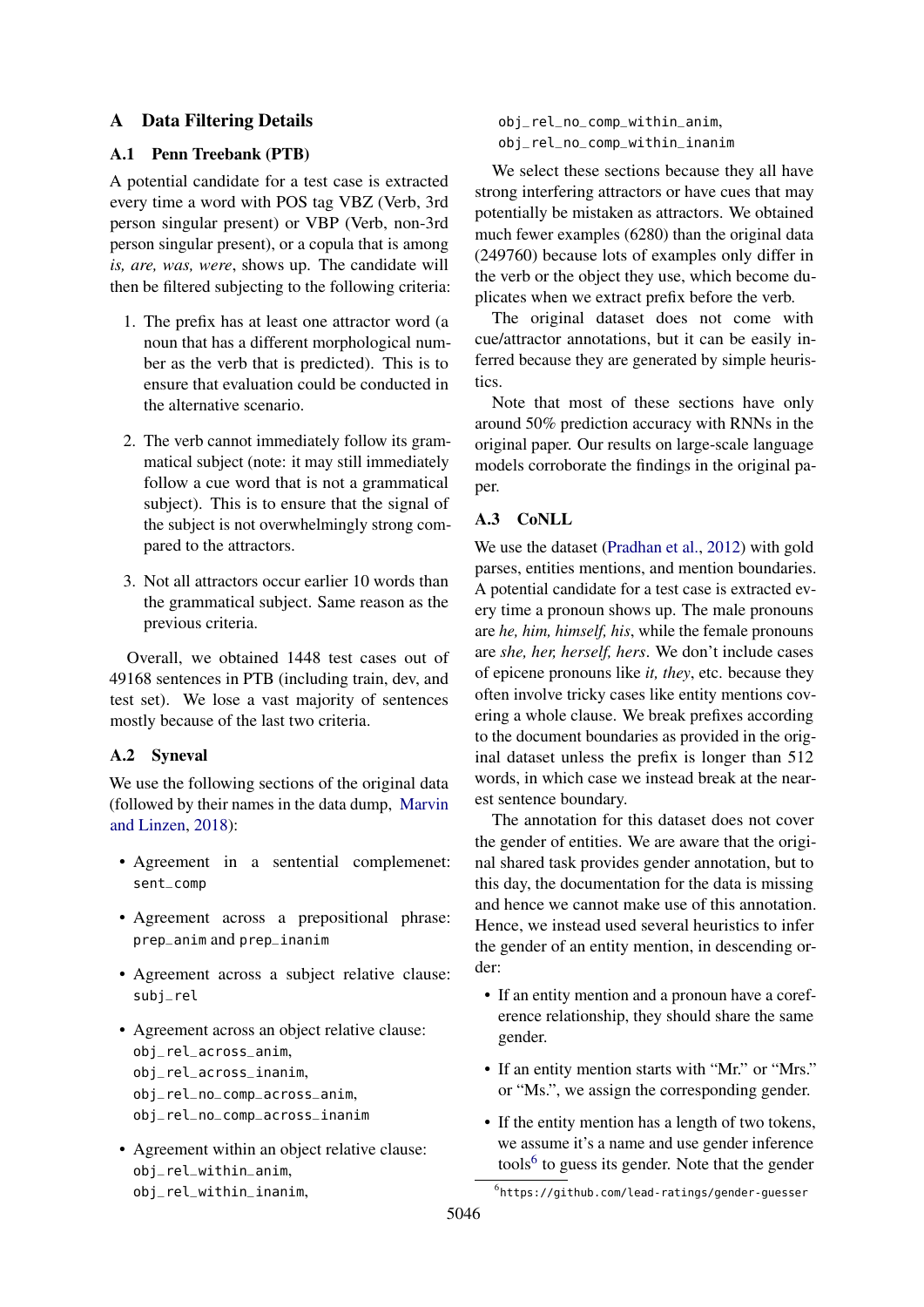guesser may also indicate that it's not able to infer the gender, in that case, we do not assign a gender.

• If a mention is co-referenced with another mention that is not a pronoun, they should also have the same gender.

Manual inspection of the resulting data indicates that the scheme above covers the gender of most entity mentions correctly. We hope that our dataset could be further perfected by utilizing higher quality annotation on entity genders.

Since each entity mention could span more than one word, we add all words within the span into their corresponding cue/attractor set. A tricky case is where two entity mention spans are nested or intersected. For the first case, we exclude a smaller span from the larger one to create two unintersected spans as the new span for the cue/attractor set. For the second case, we exclude the intersecting parts from both spans.

Finally, all candidates are filtered subject to the following two criteria:

- 1. The prefix should include one attractor entity.
- 2. The entity mention that is closest to the verb should be of different gender (either the opposite or epicene).

We obtained 586 document segments from the 2280 documents in the original data. As pointed out in [Zhao et al.](#page-11-1) [\(2018\)](#page-11-1), the CoNLL dataset is significantly biased towards male entity mentions. Nevertheless, our filtering scheme generated a relatively balanced test set: among 586 test cases, 258 are male pronouns, while 328 are female pronouns.

#### A.4 Winobias

We used the same data as the unambiguous coreference resolution dataset in [Jumelet et al.](#page-9-7) [\(2019\)](#page-9-7), which is in turn generated by a script from [Zhao](#page-11-1) [et al.](#page-11-1) [\(2018\)](#page-11-1), except that we excluded cases where both nouns in the sentence are of the same gender. Similar to Syneval dataset, the cue and attractors could easily be inferred with heuristics.

## B Additional Results

We leave some results that we cannot fit into the main paper here.

#### <span id="page-13-0"></span>B.1 Vector Norm (VN) Composition Scheme

In this section, we explain why we chose not to cover the vector norm composition scheme (mentioned in [2\)](#page-1-0) in our main evaluation results.

We would like to argue first that even mathematically, VN is not a good fit for our evaluation paradigm. Vector norm composition scheme will only indicate the importance of a feature, but will not indicate the polarity of the importance because it cannot generate a negative word importance score, which is important for our evaluation. The reason why it is important is that our plausibility evaluation does distinguish between input words that should have positive/negative importance scores by placing them in cue and attractor sets, respectively. For example, in Table [1,](#page-0-0) the singular proper noun *U.S.* and *Europe* are important input words because they could potentially lead the model to make the alternative prediction *is* instead of the expected prediction *are*. Hence, they are placed into the attractor set, and when interpreting the next word prediction *are*, our plausibility test expects that they should have large negative importance scores.

Besides, we did run the plausibility evaluation with vector norm composition scheme under some settings, as shown in Table [8.](#page-14-0) For the vanilla gradient saliency method, the VN composition scheme performs on-par with the gradient  $\cdot$  input (GI) scheme (which is used for our main results). However, with SmoothGrad, the plausibility result does not significantly change like the case with the gra $dient \cdot input (GI) scheme. This corroborates with$ the results in [\(Ding et al.,](#page-9-1) [2019\)](#page-9-1), where they also show that SmoothGrad does not improve the interpretation quality with VN composition scheme.

With these theoretical and empirical evidence, we decided to drop vector norm composition scheme for our evaluation.

## <span id="page-13-1"></span>B.2 Patterns for Changes of Interpretation Quality with Varying Model **Configurations**

As mentioned in Section [5.3,](#page-5-0) we would like to know if there are any predictable patterns in how interpretation quality changes with varying model configurations. To answer this question, we build smaller Transformer language models with various depth, number of heads, embedding size, and feedforward layer width settings, while keeping other hyperparameters unchanged.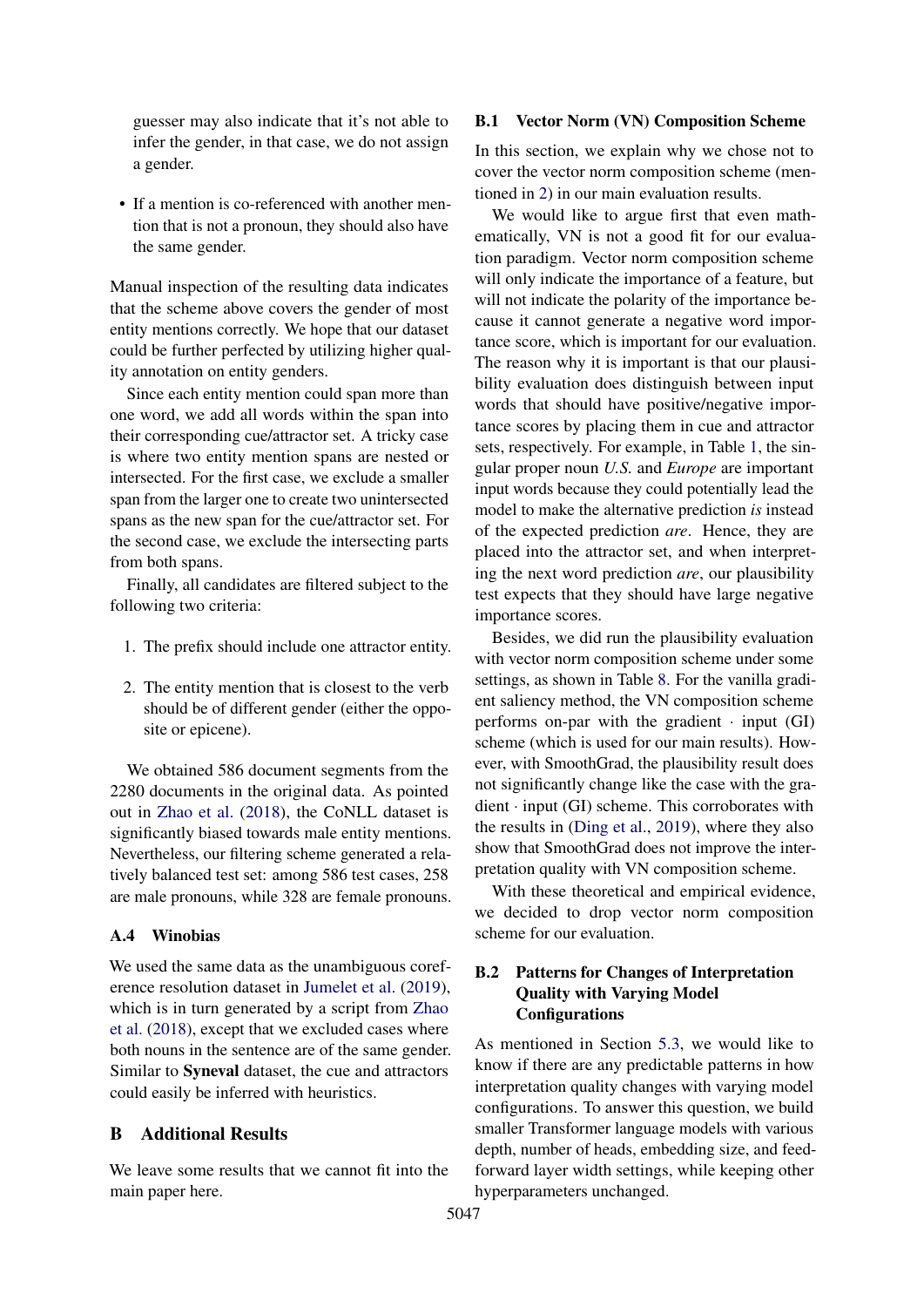<span id="page-14-0"></span>

|                    |       |            | <b>Number Agreement</b> |       |                | <b>Gender Agreement</b> |       |              |         |       |                 |         |
|--------------------|-------|------------|-------------------------|-------|----------------|-------------------------|-------|--------------|---------|-------|-----------------|---------|
|                    |       | <b>PTB</b> |                         |       | <b>Syneval</b> |                         |       | <b>CoNLL</b> |         |       | <b>Winobias</b> |         |
|                    | all   | exp.       | alt.                    | all   | exp.           | alt.                    | all   | exp.         | alt.    | all   | exp.            | alt.    |
| <b>LSTM</b>        |       | (0.858)    | (0.142)                 |       | (0.596)        | (0.404)                 |       | (0.730)      | (0.270) |       | (0.584)         | (0.416) |
| $V+VN$             | 0.683 | 0.719      | 0.463                   | 0.643 | 0.466          | 0.903                   | 0.459 | 0.393        | 0.639   | 0.680 | 0.807           | 0.502   |
| $SG+VN$            | 0.543 | 0.540      | 0.561                   | 0.549 | 0.271          | 0.959                   | 0.394 | 0.234        | 0.829   | 0.625 | 0.587           | 0.678   |
| <b>ORNN</b>        |       | (0.818)    | (0.182)                 |       | (0.558)        | (0.442)                 |       | (0.712)      | (0.288) |       | (0.715)         | (0.285) |
| $V+VN$             | 0.630 | 0.673      | 0.437                   | 0.579 | 0.456          | 0.735                   | 0.427 | 0.309        | 0.716   | 0.526 | 0.650           | 0.214   |
| $SG+VN$            | 0.559 | 0.567      | 0.521                   | 0.556 | 0.352          | 0.813                   | 0.398 | 0.230        | 0.811   | 0.539 | 0.538           | 0.540   |
| <b>Transformer</b> |       | (0.919)    | (0.081)                 |       | (0.594)        | (0.406)                 |       | (0.761)      | (0.239) |       | (0.219)         | (0.781) |
| V+VN               | 0.604 | 0.620      | 0.424                   | 0.671 | 0.525          | 0.885                   | 0.507 | 0.511        | 0.493   | 0.481 | 0.840           | 0.380   |
| $SG+VN$            | 0.592 | 0.596      | 0.542                   | 0.654 | 0.504          | 0.872                   | 0.529 | 0.538        | 0.500   | 0.437 | 0.836           | 0.325   |

Table 8: Plausibility benchmark result for Vector Norm (VN) composition scheme. Refer to the caption of Table [3](#page-4-1) for notations.

<span id="page-14-1"></span>

Figure 1: Analysis of model configuration vs. plausibility on PTB and CoNLL benchmark. Each model configuration is color-coded, while the parameter size (in millions) is shown with circle size. l, w, e, h stands for model depth, width of feed-forward layers after self-attention, embedding size, and the number of heads.

We show two different groups of comparison here. Figure [1](#page-14-1) shows our investigation on the interaction between model configuration and interpretation plausibility on PTB and CoNLL test sets. In general, Integrated Gradients method works better for deeper models, while SG works better for shallower models on the PTB test set, but remains roughly the same performance for all architectures on the CoNLL test set. This indicates the noisiness of the trend we are investigating, as both interpretability methods and evaluation dataset choice can influence the trend. As for the other factors of the model configurations, the trend is even noisier (note how much rankings of different configurations change moving from shallow to deep models) and do not show any clear patterns.

Figure [2,](#page-15-0) on the other hand, focuses on one specific dataset and investigates the trend on both the plausibility and input faithfulness with varying model configurations. For plausibility results, we largely see the same trend as on PTB dataset. For faithfulness results, the trend for SG is largely the same as plausibility. For IG, the variance across other factors of configurations tends to be different on shallower models vs. deeper models, but overall still shows higher numbers for deeper models like plausibility.

Overall, these analyses further support our conclusion in the main paper, that interpretation qualities are sensitive to model configuration changes, and we reiterate that evaluations of saliency methods should be conducted on the specific model configurations of interest, and trends of interpretation quality on a specific model configuration should not be over-generalized to other configurations.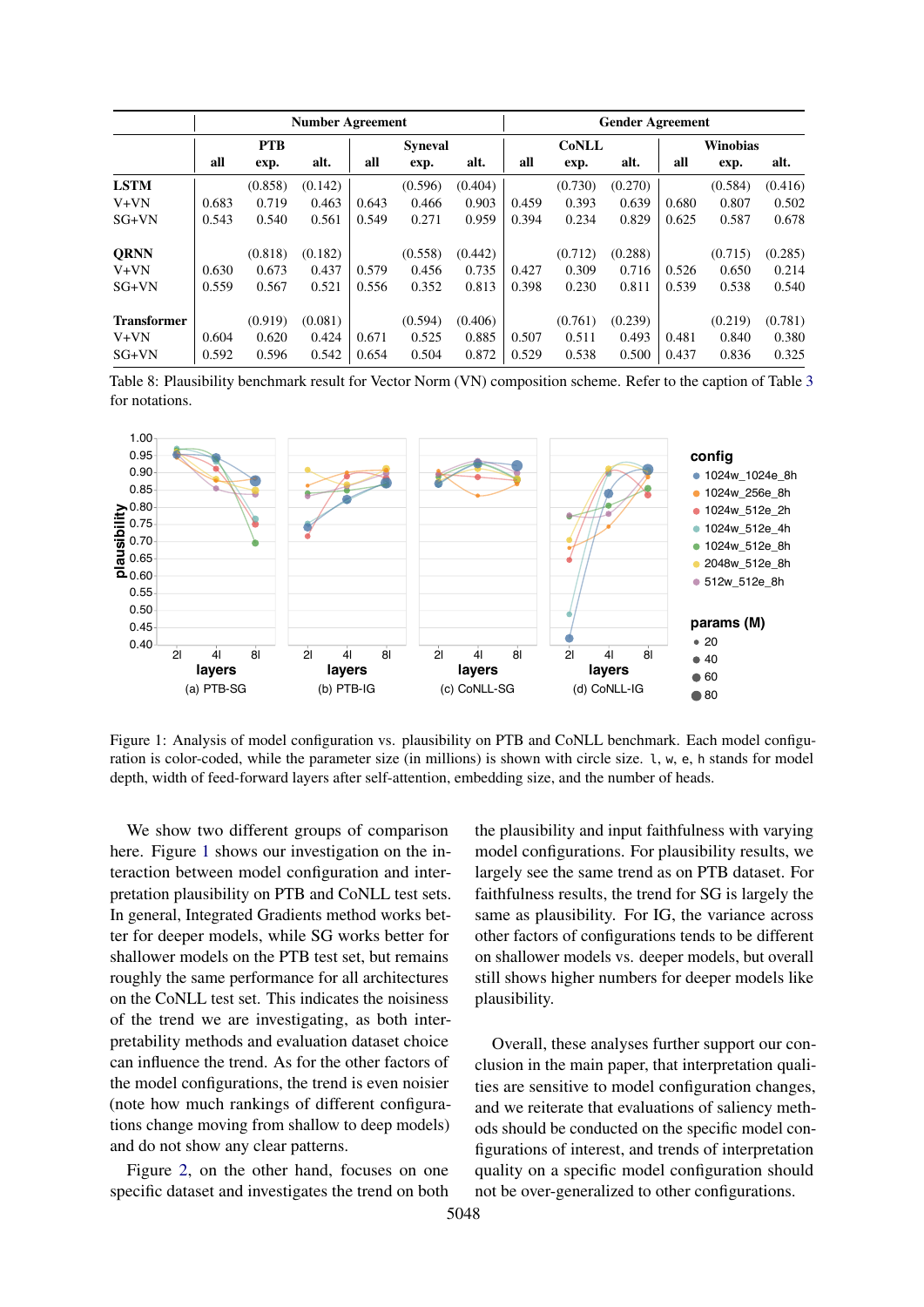<span id="page-15-0"></span>



(a) Plausibility benchmark with SmoothGrad (b) Plausibility benchmark with Integrated Gradients



 $\dot{\overline{\alpha}}$ 

80

(c) Faithfulness benchmark with SmoothGrad (d) Faithfulness benchmark with Integrated Gradients

Figure 2: Analysis of model configuration vs. plausibility and faithfulness on Syneval benchmark. Each model configuration is color-coded, while the parameter size (in millions) is shown with circle size. l, w, e, h stands for model depth, width of feed-forward layers after self-attention, embedding size, and the number of heads. Note that the faithfulness numbers plotted here are the ones interpreted with expected scenario predictions.

## C Language Model Perplexities

<del>च</del><br>layers

 $\frac{1}{2}$ 

0.2

Parameter size and perplexity on WikiText-103 dev set for all language models are shown in Table [9](#page-16-0) for reference.

Below are the respective commands to reproduce these results.

- LSTM: python -u main.py -epochs 50 -nlayers 3 -emsize 400 -nhid 2000 -dropoute 0 -dropouth 0.01 -dropouti 0.01 -dropout 0.4 -wdrop 0.2 -bptt 140 -batch\_size 60 -optimizer adam -lr 1e-3 -data data/wikitext-103 -save save -when 25 35 -model LSTM
- QRNN: python -u main.py -epochs 14 -nlayers 4 -emsize 400 -nhid 2500 -alpha 0 -beta 0 -dropoute 0 -dropouth 0.1 -dropouti 0.1 -dropout 0.1 -wdrop 0 -wdecay 0 -bptt 140 -batch\_size 40 -optimizer adam -lr 1e-3 -data data/wikitext-103 -save save -when 12 -model QRNN
- Transformer: python train.py -task language\_modeling data-bin/wikitext-103 -save-dir checkpoints -arch transformer\_lm\_wiki103 -decoder-layers \$layers -decoder-attention-heads \$num\_heads -decoder-embed-dim \$emb -decoder-ffn-embed-dim \$width -max-update 286000 -max-lr 1.0 -t-mult 2 -lr-period-updates 270000 -lr-scheduler cosine -lr-shrink 0.75 -warmup-updates 16000 -warmup-init-lr 1e-07 -min-lr 1e-09 -optimizer nag -lr 0.0001 -clip-norm 0.1 -criterion adaptive\_loss -max-tokens 3072 -update-freq 3 -tokens-per-sample 3072 -seed 1 -sample-break-mode none -skip-invalid-size-inputs-valid-test -ddp-backend=no\_c10d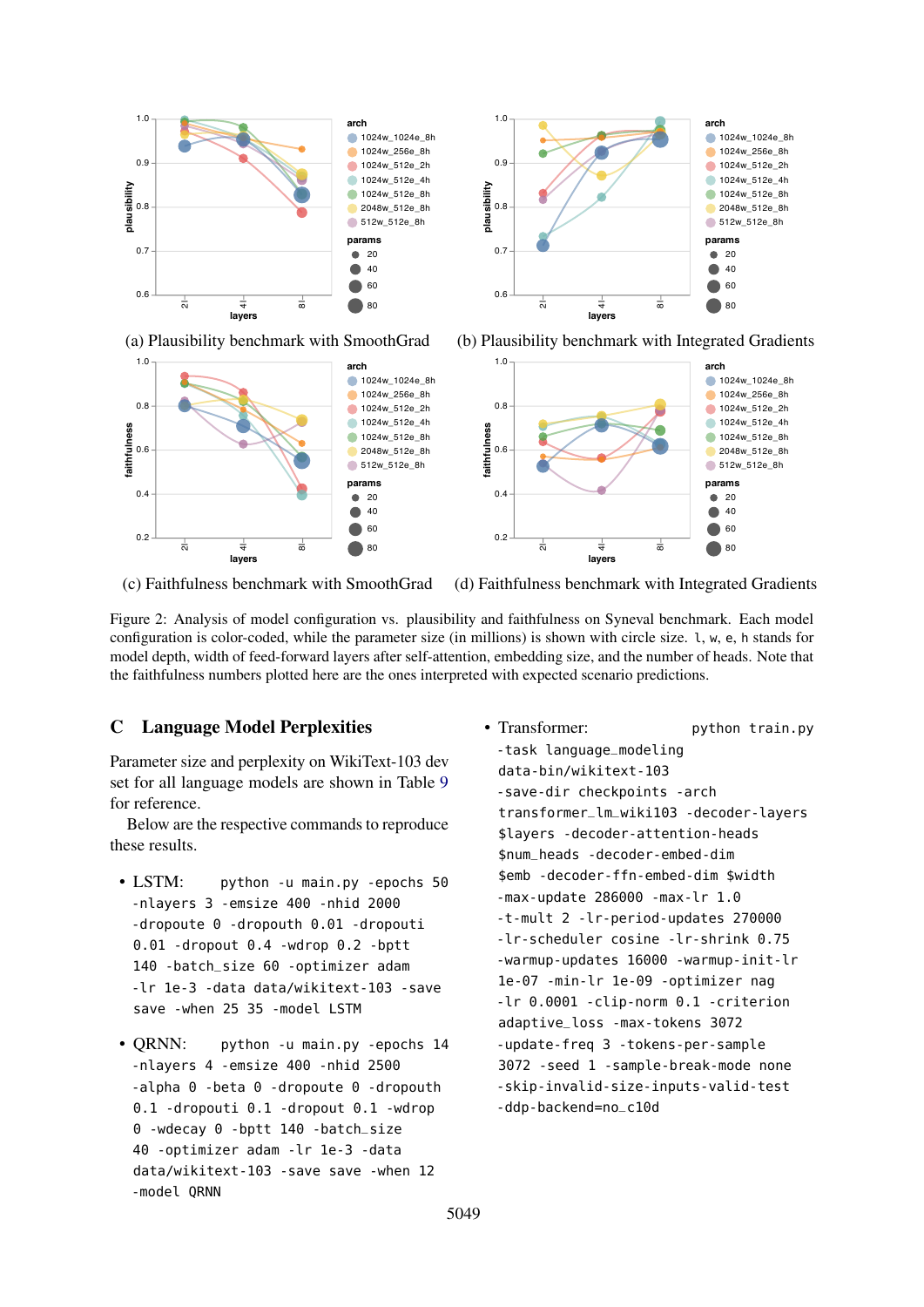<span id="page-16-0"></span>

| Architectures      | Layers         | Config                           | Params (M) | dev ppl |
|--------------------|----------------|----------------------------------|------------|---------|
| <b>LSTM</b>        | 3              | $\overline{a}$                   | 162        | 37.65   |
|                    | $\overline{c}$ | $\frac{1}{2}$                    | 130        | 41.97   |
| <b>QRNN</b>        | $\overline{4}$ | $\overline{a}$                   | 154        | 32.12   |
|                    | 3              | ÷,                               | 135        | 36.54   |
| <b>Transformer</b> |                |                                  |            |         |
|                    | 16             | 4096w 1024e 8h                   | 247        | 17.97   |
|                    | $\overline{4}$ | 4096w_1024e_8h (Distill Student) | 96.1       | 24.92   |
|                    | 4              | 4096w 1024e 8h                   | 96.1       | 28.96   |
|                    | $\,8\,$        | 1024w_512e_2h                    | 39.3       | 32.63   |
|                    | 8              | 1024w 512e 4h                    | 39.3       | 32.09   |
|                    | $\,$ 8 $\,$    | 1024w_512e_8h                    | 39.3       | 31.38   |
|                    | $\,$ 8 $\,$    | 512w_512e_8h                     | 35.1       | 33.99   |
|                    | $\,$ 8 $\,$    | 2048w_512e_8h                    | 47.7       | 30.19   |
|                    | $\,$ 8 $\,$    | 1024w_256e_8h                    | 17.4       | 41.56   |
|                    | $\,$ 8 $\,$    | 1024w_1024e_8h                   | 96.1       | 27.01   |
|                    | $\overline{4}$ | 1024w_512e_2h                    | 30.8       | 37.03   |
|                    | 4              | 1024w_512e_4h                    | 30.8       | 35.67   |
|                    | 4              | 1024w_512e_8h                    | 30.8       | 35.82   |
|                    | 4              | 512w_512e_8h                     | 28.7       | 38.34   |
|                    | 4              | 2048w_512e_8h                    | 35.0       | 33.70   |
|                    | $\overline{4}$ | 1024w 256e 8h                    | 14.3       | 48.47   |
|                    | 4              | 1024w_1024e_8h                   | 70.9       | 30.46   |
|                    | $\overline{2}$ | 1024w_512e_2h                    | 26.6       | 44.45   |
|                    | $\overline{c}$ | 1024w_512e_4h                    | 26.6       | 42.23   |
|                    | $\overline{c}$ | 1024w_512e_8h                    | 26.6       | 41.86   |
|                    | $\overline{c}$ | 512w_512e_8h                     | 25.6       | 44.97   |
|                    | $\overline{c}$ | 2048w_512e_8h                    | 28.7       | 38.99   |
|                    | $\overline{c}$ | 1024w_256e_8h                    | 12.7       | 59.16   |
|                    | $\overline{2}$ | 1024w 1024e 8h                   | 58.3       | 36.06   |

Table 9: Parameter size (in millions) and perplexity on WikiText-103 dev set for all language models we trained.

## D Additional Interpretation Examples

We show some additional interpretations generated by the state-of-the-art LSTM (Table [10\)](#page-17-0), QRNN (Table [11\)](#page-17-1) and Transformer (Table [12\)](#page-18-0) models on PTB and CoNLL dataset, with their respective bestperforming interpretation method.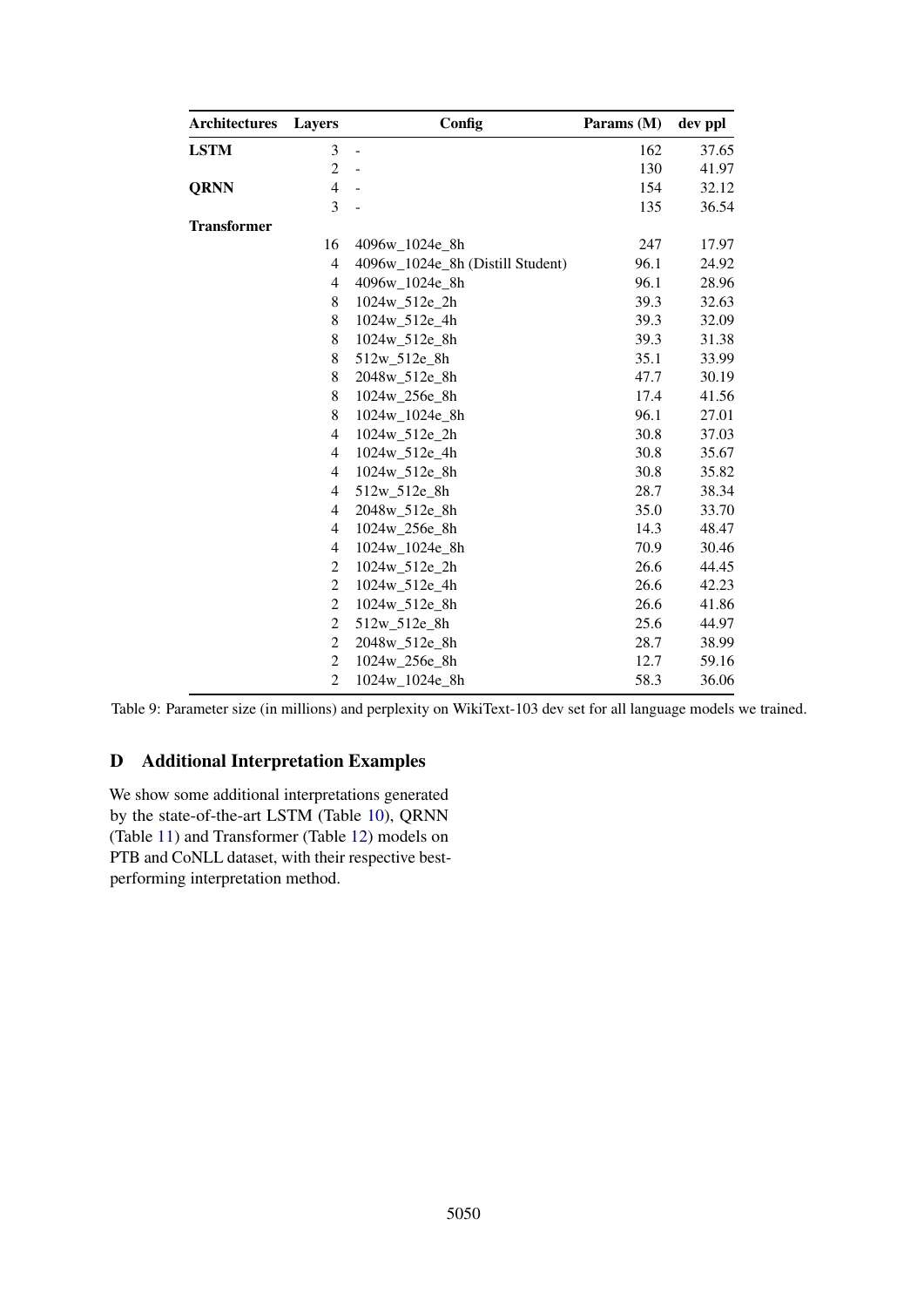```
PTB
1- (U.S.) (Trade) (Representative) (Carla) (Hills) said the first
dispute-settlement (panel) set up under the U.S.-Canadian " free (trade)
" (agreement) has ruled that (Canada) 's [restrictions] on [exports] of
(Pacific) (salmon) and (herring) | PLURAL
2- Individual [investors] , (investment) [firms] and [arbitragers] who
speculate in the [stocks] of (takeover) [candidates] can suffer (liquidity)
and (payment) [problems] when [stocks] dive ; those [investors] often | PLURAL
3- (U.S.) [companies] wanting to expand in (Europe) | PLURAL
4- CURBING [WAGE] (BOOSTS) will get high [priority] again in 1990 collective
[bargaining] , a [Bureau] of [National] [Affairs] [survey] of 250 (companies)
with (pacts) expiring next [year] | PLURAL
5- TEMPORARY (WORKERS) have good (educations) , the [National] [Association]
of [Temporary] [Services] | SINGULAR
CoNLL
1- [Israeli] [Prime] [Minister] [Ehud] [Barak] says [he] is freezing tens of
millions of dollars in tax payments to the Palestinian Authority . [Mr.]
[Barak] says [he] is withholding the money until the Palestinians abide
by cease - fire agreements . Earlier Thursday [Mr.] [Barak] ruled out an
early resumption of peace talks , even with the United States acting as
intermediary . (Eve) (Conette) reports from Jerusalem . Defending what | MALE
```
2- Once again there 'll be two presidential candidates missing from the debate . Pat Buchanan hardly registers on the political radar this year And Ralph Nader , who may make the difference between a [Gore] or [Bush] win in several places . (ABC) ('s) (Linda) (Douglas) was with | FEMALE

Table 10: Addition interpretation examples with LSTM.

<span id="page-17-1"></span>

| <b>PTB</b>                                                                     |
|--------------------------------------------------------------------------------|
| 1- (U.S.) (Trade) (Representative) (Carla) (Hills) said the first              |
| dispute-settlement (panel) set up under the $U.S.$ -Canadian " free (trade)    |
| " (agreement) has ruled that (Canada) 's [restrictions] on [exports] of        |
| (Pacific) (salmon) and (herring)   PLURAL                                      |
| 2- Individual [investors], (investment) [firms] and [arbitragers] who          |
| speculate in the [stocks] of (takeover) [candidates] can suffer (liquidity)    |
| and (payment) [problems] when [stocks] dive ; those [investors] often   PLURAL |
| 3- (U.S.) [companies] wanting to expand in (Europe)   PLURAL                   |
| 4- CURBING [WAGE] (BOOSTS) will get high [priority] again in 1990 collective   |
| [bargaining], a [Bureau] of [National] [Affairs] [survey] of 250 (companies)   |
| with (pacts) expiring next [year]   PLURAL                                     |
| 5- TEMPORARY (WORKERS) have good (educations), the [National] [Association]    |
| of [Temporary] [Services]   PLURAL                                             |
| <b>CoNLL</b>                                                                   |
| 1- [Israeli] [Prime] [Minister] [Ehud] [Barak] says [he] is freezing tens of   |
| millions of dollars in tax payments to the Palestinian Authority . [Mr.]       |
| [Barak] says [he] is withholding the money until the Palestinians abide        |
| by cease - fire agreements . Earlier Thursday [Mr.] [Barak] ruled out an       |
| early resumption of peace talks, even with the United States acting as         |
| intermediary (Eve) (Conette) reports from Jerusalem Defending what             |
| <b>FEMALE</b>                                                                  |
| 2- Once again there 'll be two presidential candidates missing from the        |
| debate . Pat Buchanan hardly registers on the political radar this year.       |
| And Ralph Nader, who may make the difference between a [Gore] or [Bush]        |
|                                                                                |

Table 11: Addition interpretation examples with QRNN.

win in several places . (ABC) ('s) (Linda) (Douglas) was with | FEMALE